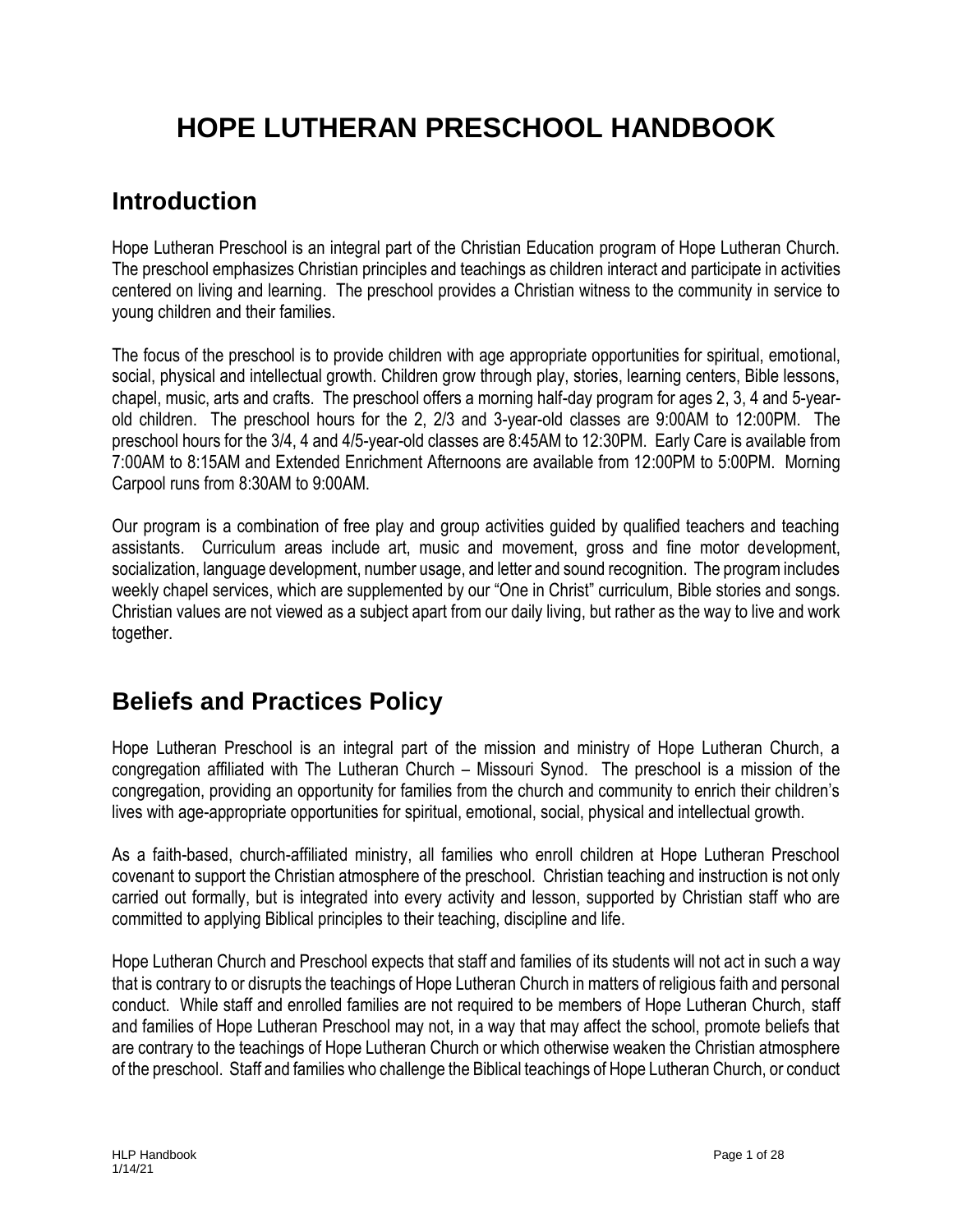themselves in such a way that undermines the Christian atmosphere of the church and/or preschool, may be terminated, expelled, suspended or refused enrollment.

As a member congregation of The Lutheran Church – Missouri Synod, Hope Lutheran Church and Preschool affirms the doctrine and practice of the church as derived from the Christian Scriptures, the Lutheran Confessions, and applicable resolutions and guidance of The Lutheran Church – Missouri Synod. Parents are invited to speak with the Pastor(s) if they have questions about the beliefs and practices of Hope Lutheran Church and the Lutheran Church – Missouri Synod. Classes are offered by the church several times during the year which enables parents to study the teaching of the Christian faith and the Lutheran Church.

For purposes of this policy, the decision of Hope Lutheran Church, communicated through the Pastor(s) and or Director after consultation with the leadership of the congregation shall be final and binding on what actions and conduct constitutes a violation of this policy.

## **Curriculum Overview**

## **Statement of Purpose**

Hope Lutheran Preschool provides high quality early childhood education, which fosters the development of each child in a Christian environment, which enables the child to feel safe and loved.

## **Philosophy**

Children learn through play, which permits growth to progress along a natural, developmental sequence. They grow and develop at different rates cognitively, socially, emotionally, physically and spiritually. These areas are interrelated and interdependent. Children are naturally curious, therefore, experiences that allow them to touch, hear, see, taste, and smell help children realize their full potential. These experiences are reached through creative, explorative and manipulative activities in the classroom. A loving, small group setting is the best environment to foster children's development. Children learn God's love for them by seeing that love in the teachers and assistants and through a Christian-based curriculum.

"Everyone who believes that Jesus is the Christ is born of God, and everyone who loves the father loves his child as well." 1 John 5:1

## **Goals**

Hope Lutheran Preschool provides a high quality early childhood program by striving to provide a program which is:

*Developmentally Based* - Appropriate for the age and ability level of each individual child.

*Comprehensive* - Focusing on all aspects of growth and development, able to act as a resource for outside services.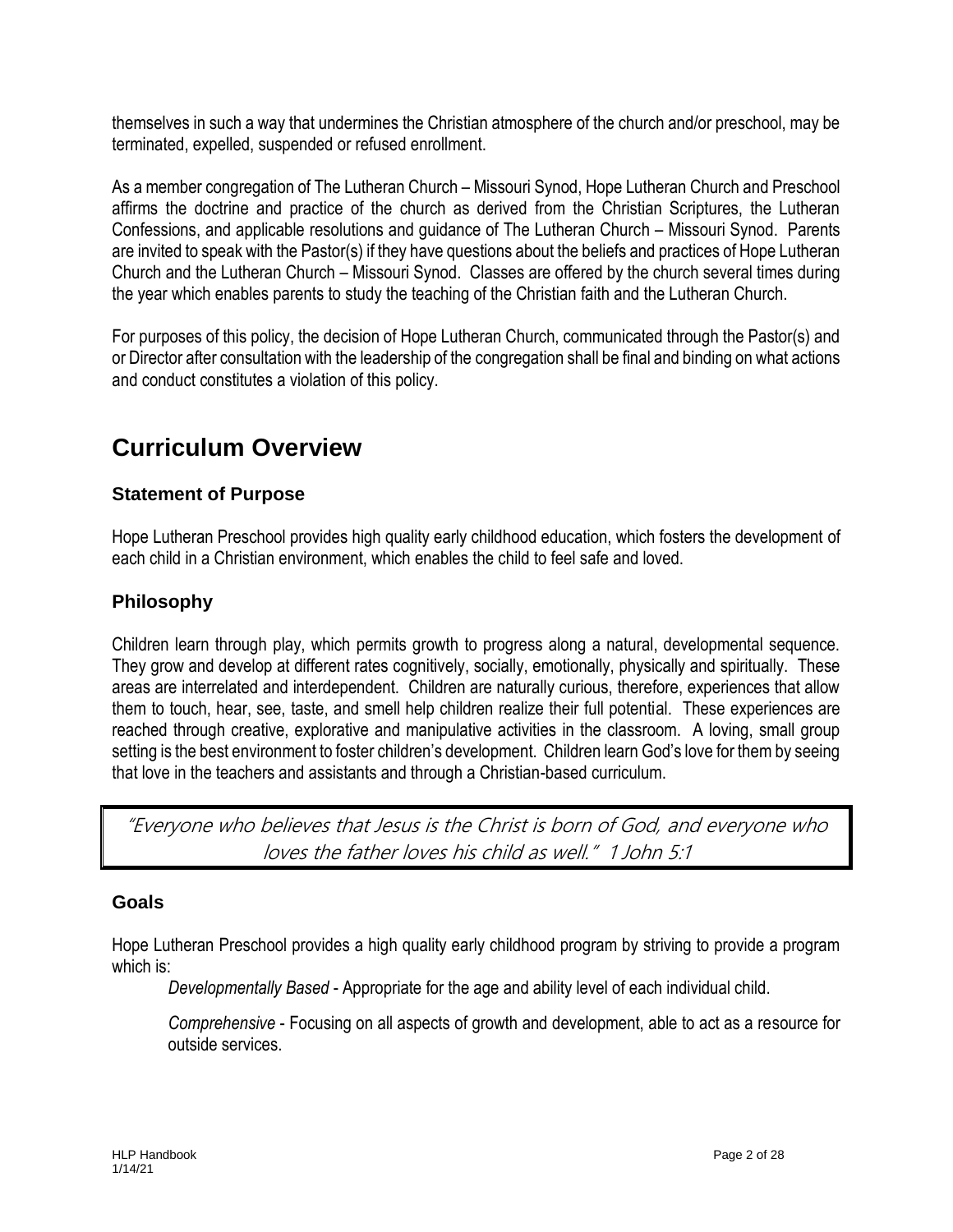*Environmentally Appropriate* - Providing rich and stimulating concrete materials for manipulation, experimentation and discovery; in a solidly constructed, well cared for, clean and safe building/campus.

*Instructionally Appropriate* - Aware that each child will differ in their interest, level of ability and knowledge, and learning styles. Methods must be used to accommodate these differences. These methods will be combined with individual, small group and whole group activities which may be directed or self-initiated.

*Structurally Appropriate* - Guaranteeing that a member of the teaching staff will be with the children at all times, providing for their safety and well-being.

*Dedicated to Parental Involvement* - Recognizing that parents are an essential partner in children's education. Parents are also a natural resource for enrichment through their various expertise and skills. Parents are encouraged to visit our facility prior to enrollment. There are also many formal and informal opportunities for parent involvement. See Communication, Conferences and Class Parties.

*Christ-Centered* - Providing children a loving Christian environment where Christ's love is experienced and taught through word and deed.

#### **Discipline and Behavior Management Policy**

Effective, positive discipline is an integral part of learning. In accordance with our religious philosophy, discipline is a means by which we guide and teach our children to behave in ways which show self-respect, and which demonstrate love and care for other people and a respect for their needs. As stated in Webster's New World Dictionary, discipline is "training that develops self-control, character, or orderliness and efficiency." Any action that is taken by a parent or caregiver when disciplining a child should be for the ultimate good of the child, not as a result of anger or frustration. Internal as well as external influences on a child's behavior must be considered for any management system to be effective. Internal influences are those which are coupled with the child's skills and abilities. External influences come from the classroom environment. Praise, positive reinforcement, and redirection are tools used in behavioral management at Hope Lutheran Preschool. Specific, concrete observations are made, pointing out progress, giving the control of the situation back to the child (when possible). Children, as well as adults, find renewal and a desire to improve through the forgiveness of Jesus Christ and the forgiveness and love they receive from their fellow human beings.

Below is a copy of the discipline policy for Hope Lutheran Preschool:

We DO:

- 1. Praise, reward, and encourage the children.
- 2. Reason with and set limits for the children.
- 3. Model appropriate behavior for the children.
- 4. Modify the classroom environment to attempt to prevent problems before they occur.
- 5. Listen to the children.
- 6. Provide alternatives for inappropriate behavior to the children.
- 7. Provide the children with natural and logical consequences of their behaviors.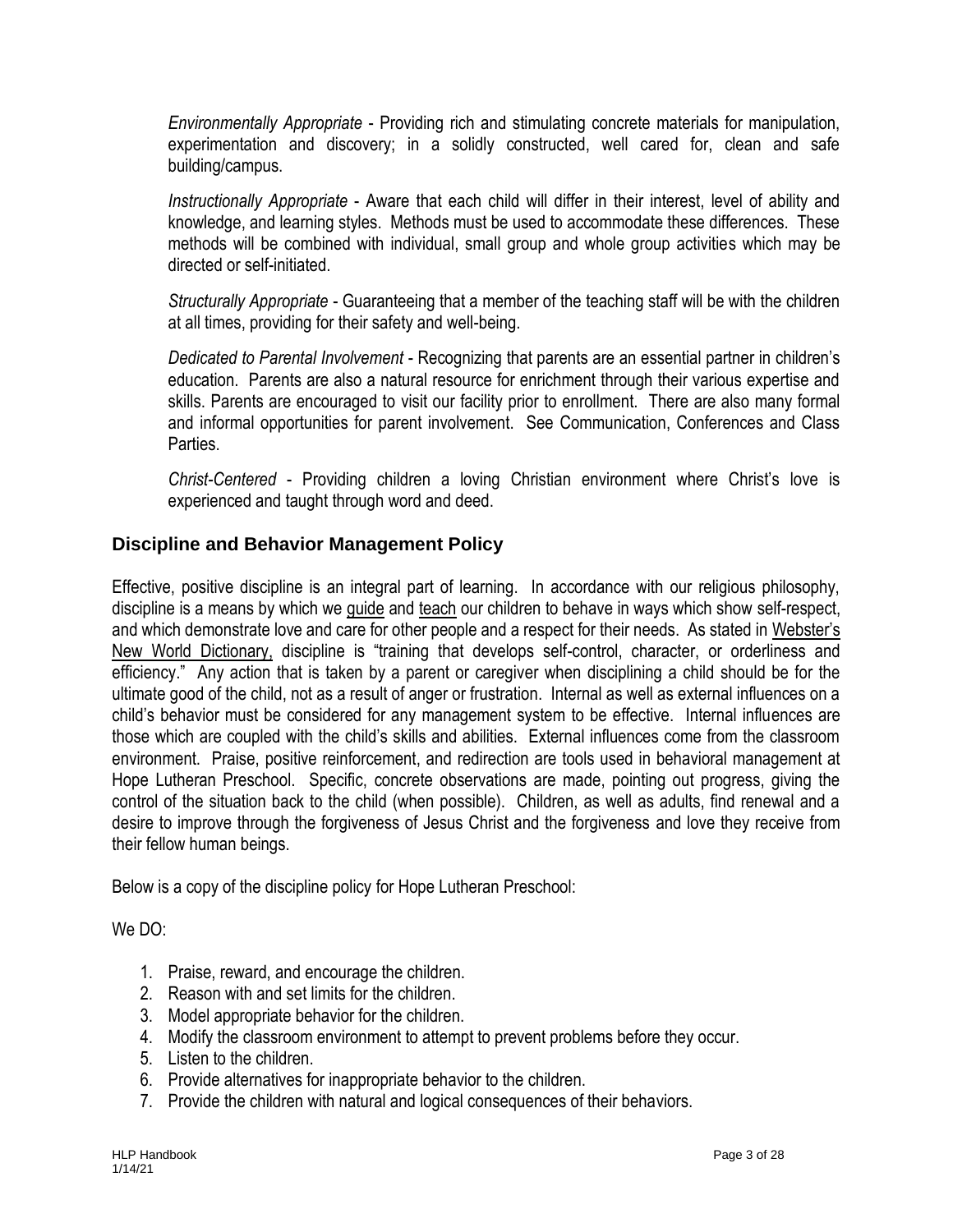- 8. Treat the children as people and respect their needs, desires, and feelings.
- 9. Ignore minor misbehaviors.
- 10. Explain things to children on their levels.
- 11. Use short supervised periods of time-out sparingly.
- 12. Stay consistent in our behavior management program.
- 13. Use effective guidance and behavior management techniques that focus on a child's development.

We DO NOT:

- 1. Spank, shake, bite, pinch, push, pull, slap, or otherwise physically punish the children.
- 2. Make fun of, yell at, threaten, make sarcastic remarks about, use profanity, or otherwise verbally abuse the children.
- 3. Shame or punish the children when bathroom accidents occur.
- 4. Deny food or rest as punishment.
- 5. Relate discipline to eating, resting, or sleeping.
- 6. Leave the children alone, unattended, or without supervision.
- 7. Place the children in locked rooms, closets, or boxes as punishment.
- 8. Allow discipline of children by children.
- 9. Criticize, make fun of, or otherwise belittle children's parents, families, or ethnic groups.

#### **Inappropriate Behavior Policy**

When an inappropriate behavior continues after the classroom teacher and director have tried different behavior modifications and have had discussions with the parents, the child's parent will be called to come and pick their child up for the remainder of the day.

"Discipline your son, and he will give you peace; he will bring delight to your soul." - Proverbs 29:17

#### **Teacher Guidelines**

The role of the teacher at Hope Lutheran Preschool is that of facilitator. Parameters are set for a given time period or activity by the teacher, after which time the teacher guides and accompanies the children. This guidance takes the form of observing, supporting, clarifying, enhancing, and sharing.

#### **Enrichment Programs**

**Chapel** is offered once a week for all classes. Church staff will alternate leading this informal worship time of song, story-telling and prayer. All parents and children are invited and encouraged to attend.

**Music** – The children go to music class with Elizabeth Walker each week. This is a time of music and movement catered to each age level. The children do two programs each year, the Christmas Program in December and a Spring Sing in April. These programs are held in our Sanctuary and are open to all family and friends who would like to attend.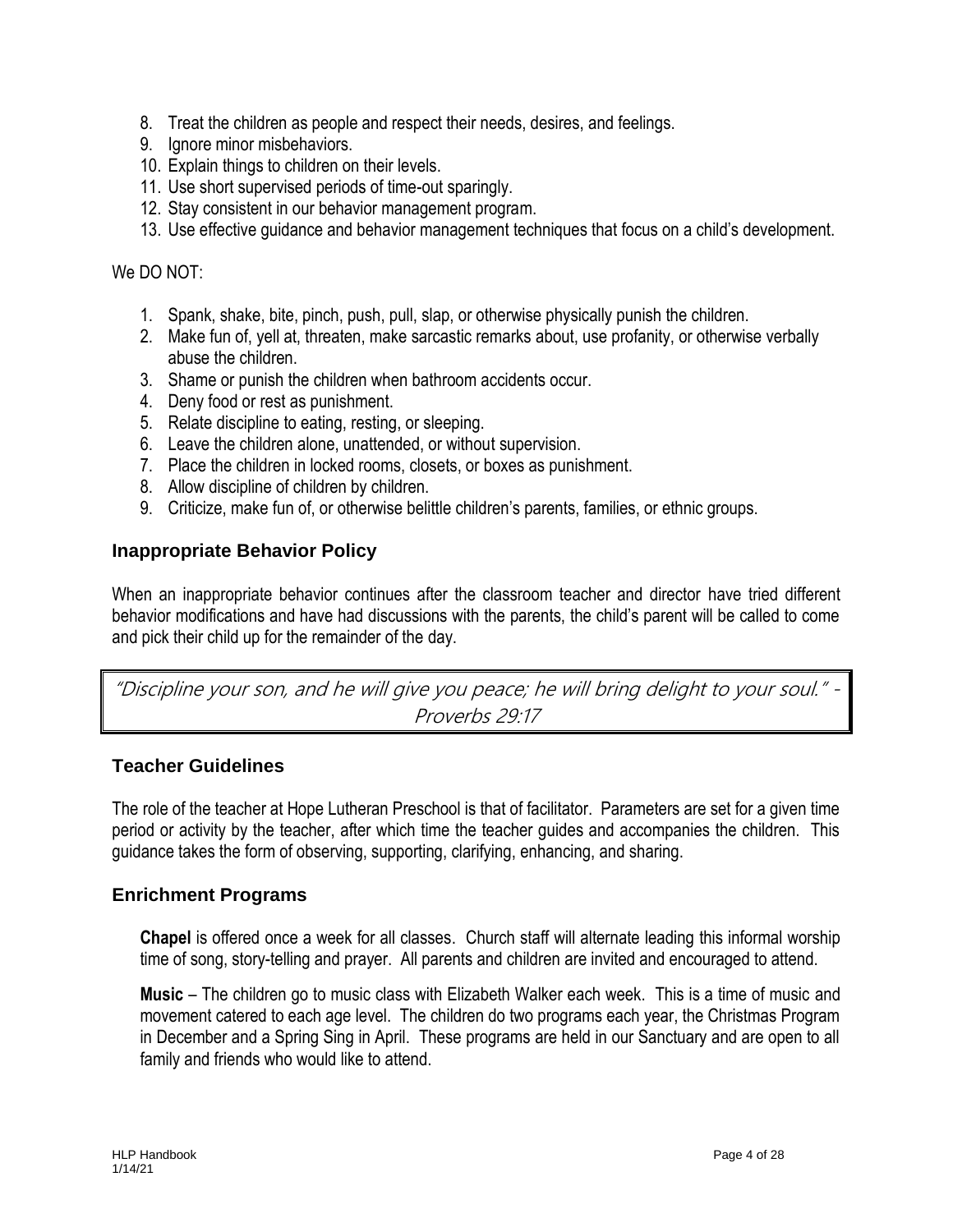**In House Field trips** – In house field trips are provided for the 3/4, 4 and 4/5 year old classes to enhance curriculum themes. Our community is rich with possibilities for our children to have appropriate handson experiences. Special guests will come visit these classes throughout the year.

**Parents as resources** - Research has proven that parent involvement can play a crucial role to a child's school success. Hope Lutheran Preschool encourages parents to share their expertise and skills in order to enhance what is happening in the classrooms, and to improve the physical appearance of the school.

## **Fees - Registration and Tuition**

## **Enrollment Policies**

Registration will be held in late January through March. Church members, staff members, and currently enrolled students and siblings are allowed to register prior to the open community date. Any remaining openings are opened up to the community on the announced date. After registration is complete for the coming year, a waiting list is made for each age class. If an opening comes available, the director will contact, in order, those on the waiting list. The waiting list is good for the current school year.

## **Registration Fees**

A registration fee is required upon enrollment. Registration fees are non-refundable or transferable and must be received with the registration form to secure enrollment. Registration fees are used for materials, supplies, and equipment, which enhance the preschool. The registration fee will only be refunded if there is no space available. The registration fee is an annual fee and does not count as one month's tuition. The full registration fee will be due for students enrolling before December 31. The registration fee for students enrolling for the current school year from January – March will be at 60% of the Registration Fee for the class they are enrolling and enrollment in April and May will be at 40% of the Registration Fee for the class enrolling.

## **Important Facts about Tuition**

- **Tuition is due by the 1st of each month starting with the August tuition.** *Payments are due each month through May***.**
- $\star$  Tuitions payments can be made online through [www.myprocare.com,](http://www.myprocare.com/) or by check at the preschool. There is a fee assessed by the credit card company on all online payments. If you choose to pay by check, please make them payable to *Hope Lutheran Preschool*. Most banks can also now provide automatic bank drafts, which can be mailed directly to the preschool.
- $\star$  We cannot take cash at this time, so please pay with check or online.
- An **automatic late fee of \$15.00 will be added to your child's tuition account after the 5th of the month** and *should be included with your late tuition payment*. Hardship arrangements must be made prior to the 5<sup>th</sup> with the preschool director.
- A \$25.00 fee will be assessed on all returned checks. **After a second returned check all future tuition payments must be made in cash or money orders**.
- **All fees past due after 30 days will result in dismissal of the student from the program.**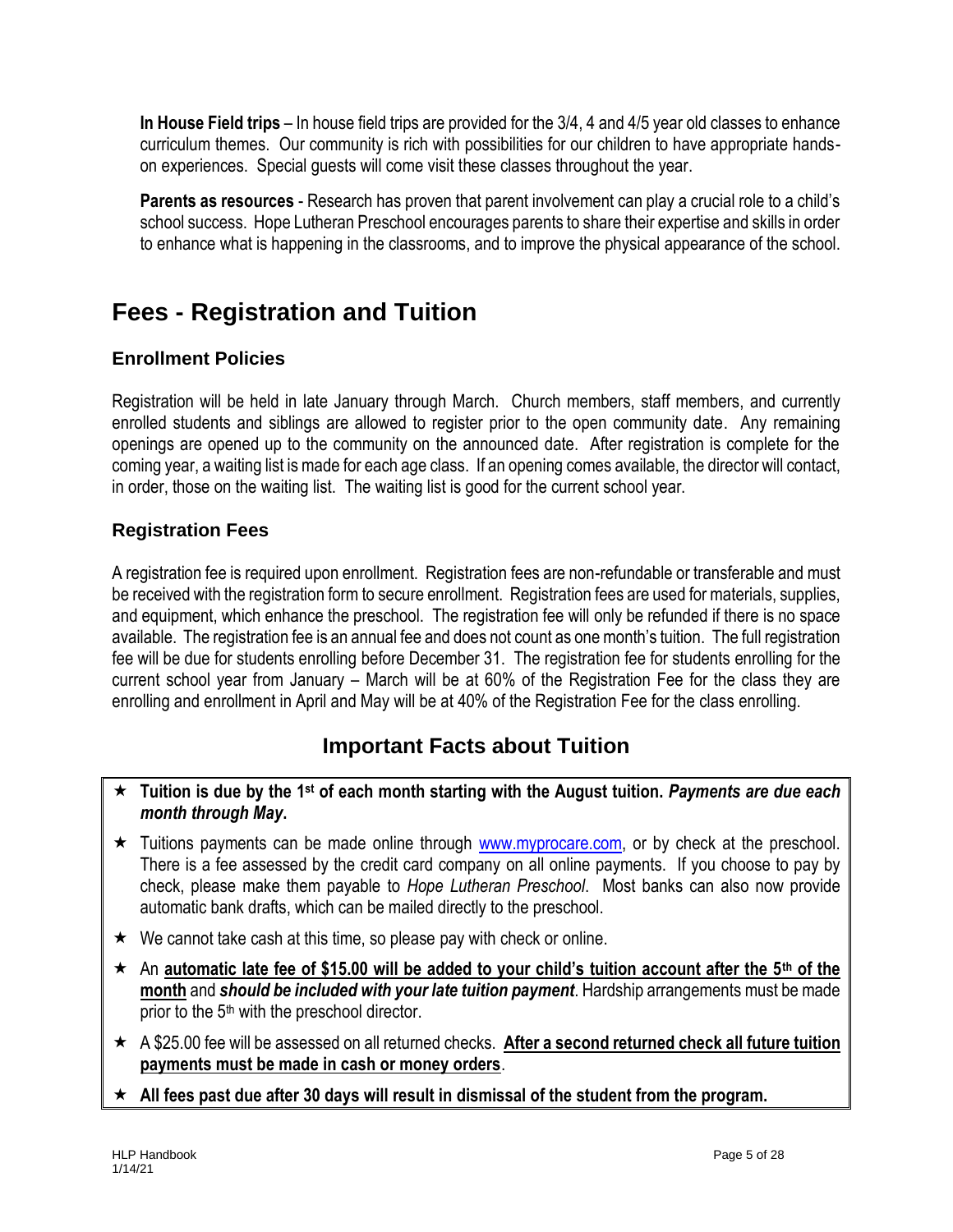- $\star$  Checks may be mailed to the preschool, dropped off at the preschool office or handed to a staff member at carpool. **DO NOT** put your check in your child's backpack.
- $\star$  Tuition payments are non-refundable and non-transferable, and are not affected by holidays or absences. Tuition is a yearly amount, paid in monthly payments (1/2 payments in August and May, full payments September through April), and is not raised for 5-week months or lowered for 3-week months.

#### **Discounts**

- **Members of Hope Lutheran Church** will receive a monthly discount of 10% on each child. Members of Hope Lutheran include families or baptized children.
- **Multiple child** tuition discounts will be given to all families based upon the following schedule:

1st child pays full tuition 3rd child receives 20% discount 2nd child receives 15% discount 4th child receives 25% discount

## **Required Enrollment Information**

## **Registration Fee**

The registration fee is required at the time of registration. No child will be registered without a registration fee. *Registration fees are non-refundable and non-transferable,* and no discounts (staff, church membership, sibling) are available. An exception is made if you move out of the area before the school year starts or if space is not available.

## **Child's Registration Form**

Registration will be done online. Links to the registration form will be available on our website when spaces are available. You must complete your child's registration form and submit it online, along with payment for the registration fee. A child's registration form contains important child and family information, including emergency medical care information. **This form has to be on file before the child can start the program.**

## **Required Forms for Children**

Our Handbook can be found on our website and contains important information on policies and procedures. Once you have read through the handbook you must follow the link (p. 28) and submit a Signature Page for Laws and Program Policies acknowledging that you have received and read through the following forms:

- Discipline Policy (p. 3-4)
- Prevention of Shaken Baby and Head Trauma Policy (p. 19-21)
- Documentation of NC Child Care Law (p. 22-25)
- Off Premises Authorization (p. 26)
- Nutritional Opt Out (p. 27)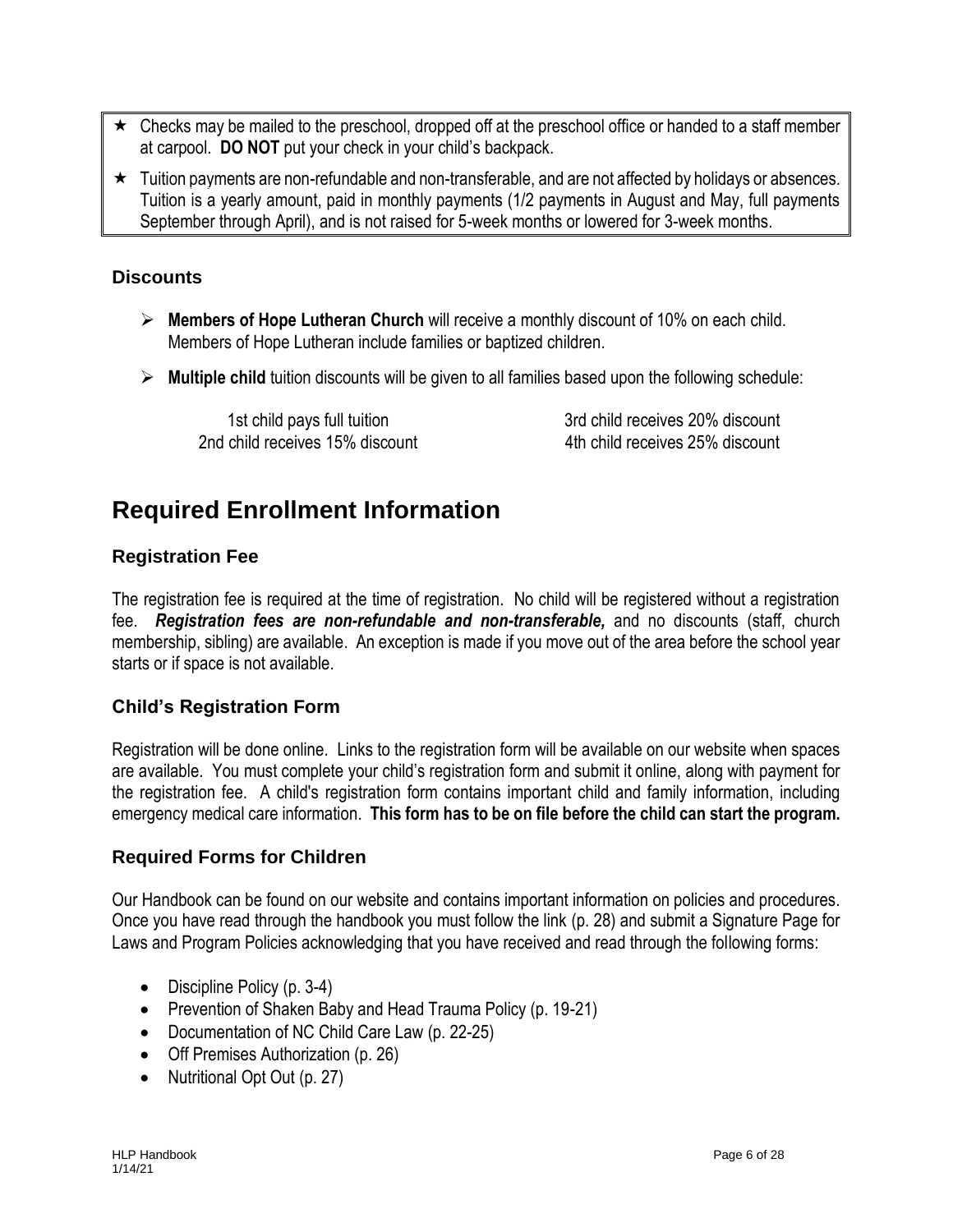Additional forms required:

- Medical Form & Immunization Records (print from our website)
- Photo Release (link on our website)

**All of these forms need to be on file on the first day the child attends school.** If your child is a *returning student*, you will only be required to fill out the Signature Page for Laws and Program Policies in addition to the Registration form. The Registration form now includes all emergency information. All other forms will carry over from the previous year.

## **Preschool Scholarship Fund**

A Scholarship Fund has been established to help families who experience financial hardship and need assistance with full or partial tuition. Applications are available from the Director and will remain confidential to the Director. Twenty percent of all preschool fund raisers will be automatically donated to the fund. Tax deductible donations can be made to the Preschool Scholarship fund at any time by simply writing a check to: "Hope Lutheran Preschool" earmarked for "*Scholarship Fund*."

## **Late Pick-up**

*Teachers do not get paid for staying beyond the class pick-up time*. If you are late picking up your child, there will be a **\$1.00 fee charged for every minute past five minutes.** This fee is added to your account at the time of pickup and will be due with your next tuition payment to the preschool. Children do not understand why their parent is not there when all the other children have been picked up. If there are special circumstances that cause you to be late, feel free to talk with the Director or the Assistant Director.

## **Withdrawals**

A written 30-day advance notification is required before you withdraw your child from our program. Tuition will be pro-rated for the month if we are able to fill the vacancy; otherwise the full month's tuition is due and payable.

## **Termination**

Enrollment of a child can be terminated by the preschool for the following reasons:

- If a child's behavior is consistently disruptive and/or becomes a threat to other children or staff.
- If the preschool staff is unable to meet the needs of a child, as well as provide a safe and progressive learning environment.
- If the registration fee and tuition fees have not been paid on time unless prior arrangements have been made with the director.

Before a child's enrollment is terminated, a parent will be informed of the specific problem and time will be given to correct the problem. Upon termination, any tuition paid in advance will be pro-rated and refunded back to the date of termination.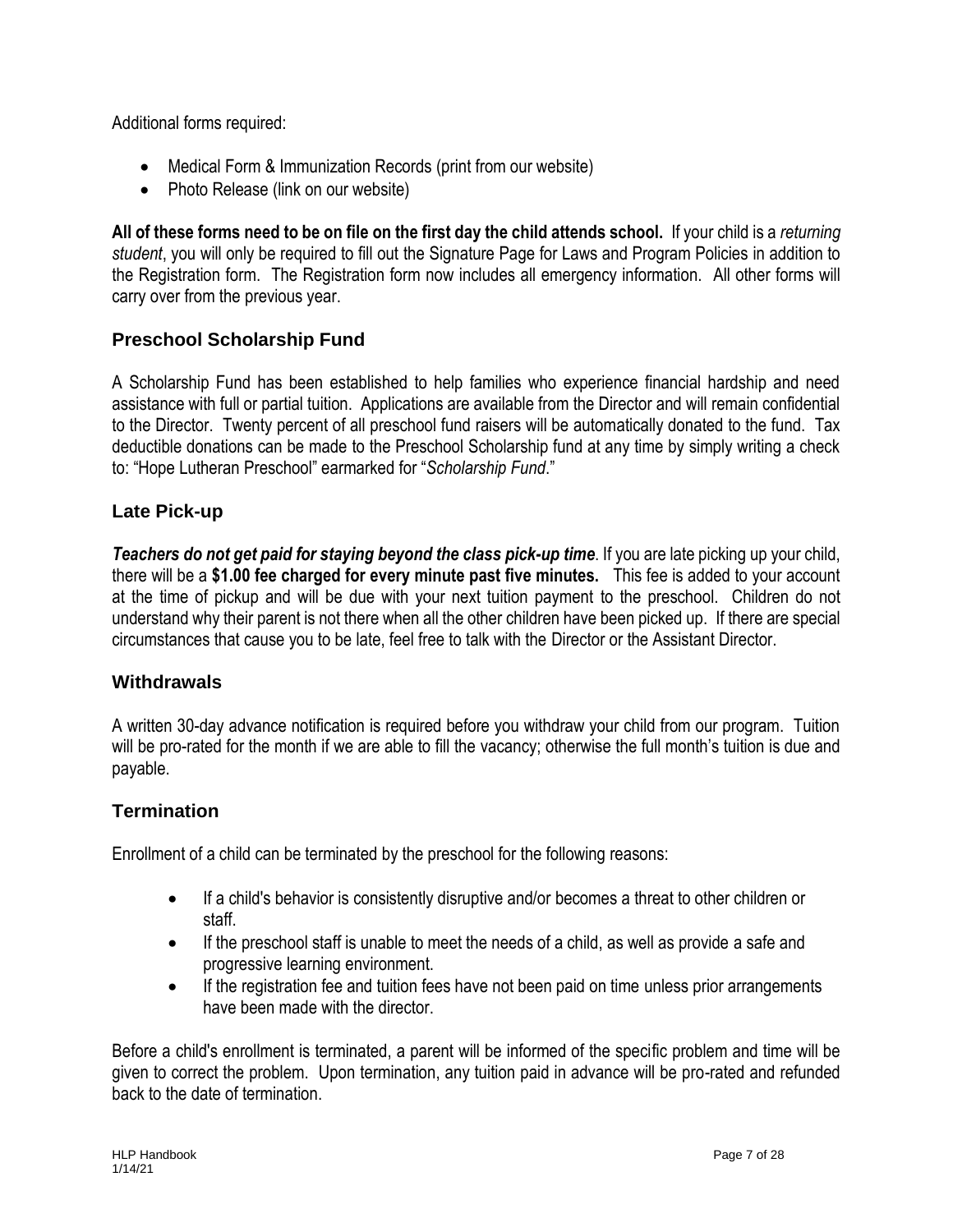## **Children with Special Needs and Their Families**

Hope Lutheran Preschool is accepting of all children and enjoys serving children of all abilities. Our staff works hard to identify areas of strengths and areas that need support in all children in our program. Sometimes these observations lead to strategies that we can do in the classroom prior to looking for outside help. Once it is established by families that some form of assistance may be needed, we can support them as they secure services. These early interventions can prevent academic struggles in the future. If your child is already receiving services, please discuss this with us so we can look at ways to support your child.

We welcome the opportunity to work with any specialist who gives assistance to your child while enrolled in our preschool. Working with speech therapists, occupational therapists, social workers, psychologists and other resource teachers while enrolled in our preschool is a great help to your child, your family and our staff in making your child's preschool experience successful. If at any time the parents and/or preschool feel that your child's needs are different than what we can provide for, we would set up a meeting to discuss other options that would better serve your child. Our school uses the resources of Project Enlightenment and Preschool Services of Wake County to help us work with special needs and situations in our classrooms. They also offer free screenings/consultations in behavioral, physical, emotional and social development to parents who live in Wake County. If you do not live in Wake County, contact the Director or Assistant Director for more information on receiving support from your county's school system.

## **Policies and Procedures**

#### **Communication**

The quickest way to reach the preschool is to call the main phone number, 919-453-0388. You may also email the Director, Regina Fisher, at rfisher@hopelutheranwf.org, the Assistant Director, Sara Cutler, at scutler@hopelutheranwf.org or the Administrative Assistant, Angela Baker, at abaker@hopelutheranwf.org.

Our website, www.hopelutheranwf.org/preschool, contains a lot of helpful information, including the school calendar, class options, and fees. Also on our website are all of our policies and procedures such as the Preschool Handbook, Lunch/Snack Procedures, Extended Day Procedures, and Carpool Procedures.

The Preschool sends text messages through our database software. This will be our primary way to send important updates from the preschool, including inclement weather delays or closings, information in case of a school wide emergency, and reminders of important events. We will use the cell phone numbers and carrier information provided on your child's registration form to send these text messages, so please be sure to update our information if you change your cell number or carrier.

Each class will publish a weekly newsletter with information about the class and what they are currently learning. The preschool administration will publish a monthly newsletter, which will give information about the school in general, upcoming events, important dates, etc. This newsletter will be emailed at the beginning of each month.

Primary communication between parents and staff will be done electronically, through text and email. Each classroom has access to the Procare App, which allows teachers to text, email, send photos and videos, etc.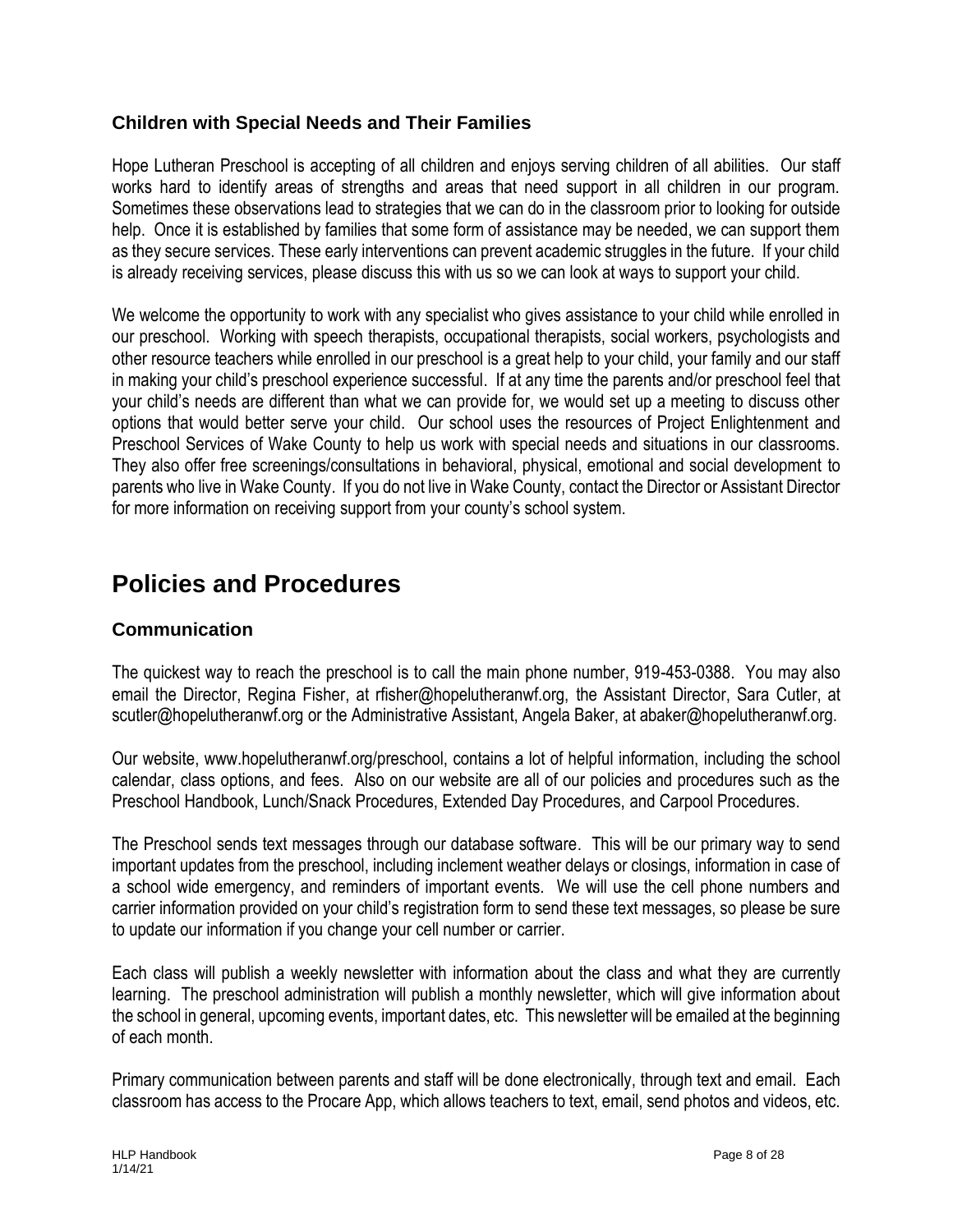to parents who have downloaded the app. All of our teachers also have emails that parents may use to contact teachers. Phone calls to the school are also welcome, however teachers may not be available during class time to talk on the phone. Informal conferences can be requested anytime by parents and/or teachers for larger conversations to discuss any concerns in the classroom.

## **Conferences/Assessments**

We will be using age appropriate developmental assessments for all classes to evaluate your child's progress in the areas of Spiritual growth, Gross Motor, Fine Motor, Pre-Writing, Cognitive, Language, Self-Help and Personal/Social Skills. These will be used to assess developmental growth and readiness throughout their preschool experience. Conference dates will be scheduled in October for 4-year-old classes, and in mid-January for 2/3's, 3's, 3/4's, 4's and 4/5's. Children in the 2-year-old class will receive a written assessment, and conferences are scheduled if deemed necessary by the teacher. These dates are set aside each year for parents to review their child's assessment. Conferences other than the designated ones may be scheduled by contacting the teacher or the director. Should a child require special observation or help, the school will work with parents to obtain assistance. **We ask that you do not conference with staff during arrival, dismissal, or special event times.** Please refer to the school calendar and watch for information that will be sent home with your child for the exact conference dates. Conferences will be done through Zoom unless otherwise stated. In person conferences will be considered based on individual circumstances.

## **Screenings**

Free vision screenings are provided by Prevent Blindness during the school year for all students. Our staff may recommend speech and/or hearing screenings for your child. We feel that it is much better to treat small potential problem areas before your child goes off to Kindergarten. If your child cannot hear, speak or see properly they will have difficulty learning letters and their sounds and struggle to learn to read. Please speak with your child's teacher if you have any questions or concerns about your child's speech, hearing or vision.

## **Hours of Operation**

Our day will start with carpool at 8:30am, and all classes will begin by 9:00am. Pick-up for 2's, 2/3's and 3's is at 12:00pm. For our 3/4's, 4's and 4/5's, lunch will remain part of their day and pick up is at 12:30pm. Early Care will be offered from 7:00am to 8:15am, and Extended Care will be offered from 12:00pm to 5:00pm. Carpool for all children runs 8:30AM – 9:00AM. Drop off and pick up for Early and Extended Care will be done in the front circle. Please see the Carpool Instructions below and on our website for more information.

The Director, Assistant Director and/or Administrative Assistant are available in the front office during Preschool hours. You can reach us by phone at 919-453-0388 or email at [preschool@hopelutheranwf.org.](mailto:preschool@hopelutheranwf.org) If you need to talk with a teacher, please make arrangements for a conference at the convenience of both parent and teacher. Teachers and assistants have responsibilities at the beginning and end of each school day, and during school hours they are responsible for class supervision. Ask for a few minutes for a conference at another time. Your teacher will let you know of a possible time by the end of the day.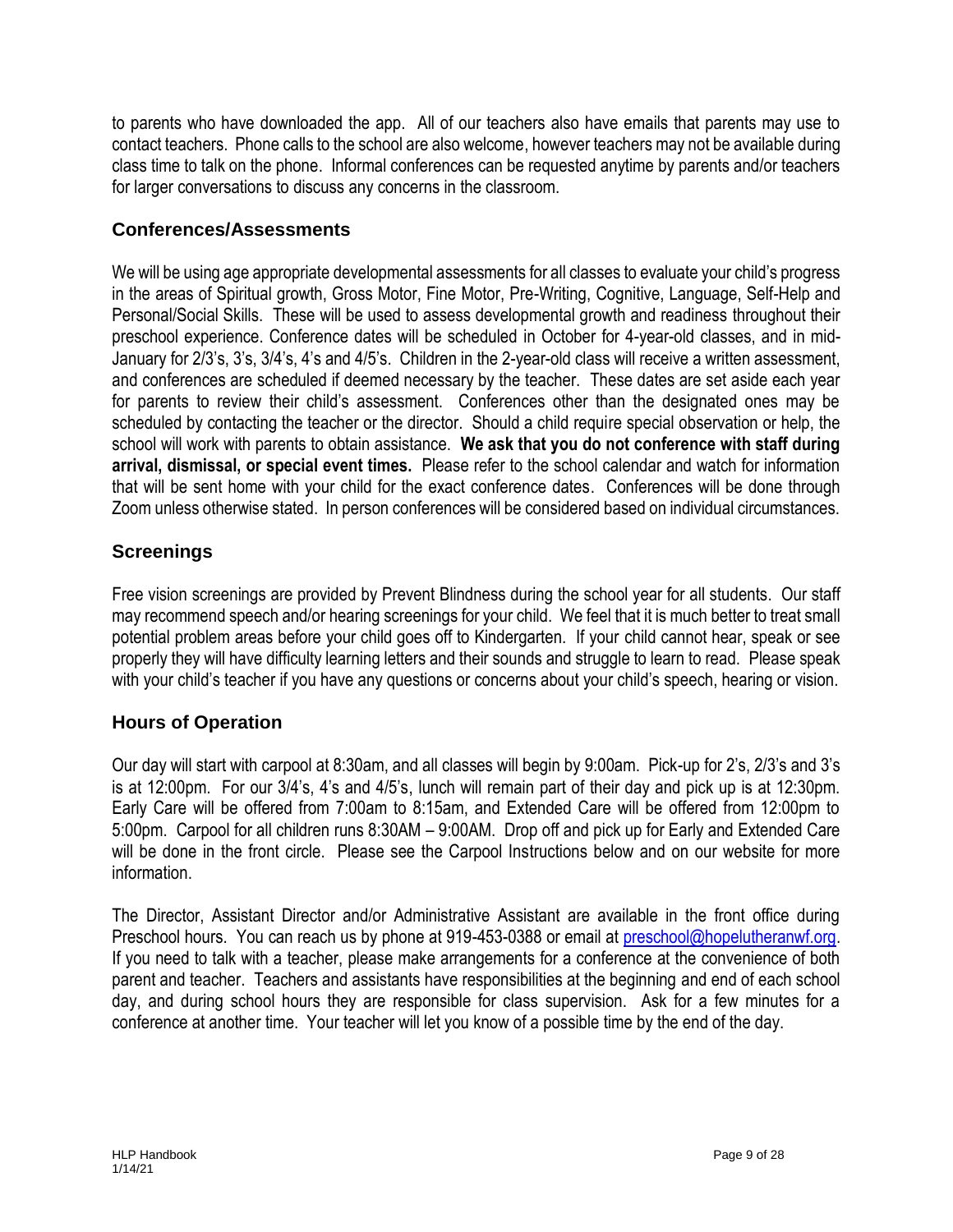## **Arrival and Departure**

It is important that your child arrives at the appropriate time in order to have free play and transition time before their class routine begins. It is also important that your child is picked up on time. Children do not understand why their parent is not there when all the other children have been picked up. **Reminder: a late fee of \$1.00 per minute will be charged after the first five minutes of being late to pick up your child.**

### **Drop-Off & Pick-Up Carpool Procedures**

We use a Carpool System to drop off and pick up children. We will send out color coded carpool tags and a detailed diagram with instructions near the beginning of the school year. This information is also available on our website. You will need to follow the traffic pattern when dropping off and picking up your child. Be sure to pass the information on to anyone else who may drop off or pick up your child from preschool.

Families with GREEN carpool tags will drop off in the circle drive at the front of the school, and families with **YELLOW** carpool tags will drop off in the back of the school. Please make sure you follow the carpool directions for your color tag. If you have siblings and have both Green and Yellow tags, you will drop off in the back of the school. Carpool will begin at 8:30am. Please **do not arrive for carpool prior to 8:15am**. Parents will come in the front entrance (Rogers Road), veer right, and follow the carpool signs. Please familiarize yourself with the Carpool Diagram and Instructions prior to the first day of school.

For everyone's safety the following carpool rules will need to be followed by everyone:

- 1. Cell phone use is not permitted. We will not load or unload your child if you are on the phone.
- 2. Passing and/or going around another car is not allowed. Once you enter the carpool lane you will have to follow the traffic pattern until you can safely exit the parking lot.
- 3. Please enter and exit from Rogers Road as this helps with traffic flow.
- 4. Traffic is single file, following the pattern through the parking lot until you reach the sign to split.

At drop off, parents are required to stay in their vehicles, and they must **hang** their carpool tag from the rear view mirror or attach to the passenger side visor, so their child's name and number is clearly visible to the outside. If you have two tags, please hang on one the mirror and one on the visor. A staff member will come to the passenger side window and go through a health check with the parent about the child (please see the Health and Safety section).

Circumstances in which a child may not stay at school: 1) If you answer yes to any of the questions regarding the health status of your family, 2) we take a temperature and it is 100 or higher, and/or 3) the child is exhibiting any signs of not feeling well (flushed cheeks, fatigue, extreme fussiness, chills, shivering, sweating, achiness, headache, not eating or drinking, or not engaging in play when they normally do). It will be discussed how long your child will need to be home before coming back to school. This will be dependent upon the reasons why they are not allowed to attend.

Once it is assessed that your child is well enough to attend, a staff member will open the car door and help your child exit the vehicle with any items that need to come into the school (backpack, sleep items, lunch, etc.). Your child will be escorted to a waiting area where one of their teachers will be waiting with a few other classmates. Children's hands will be sanitized at this time. Once we have a small group gathered for the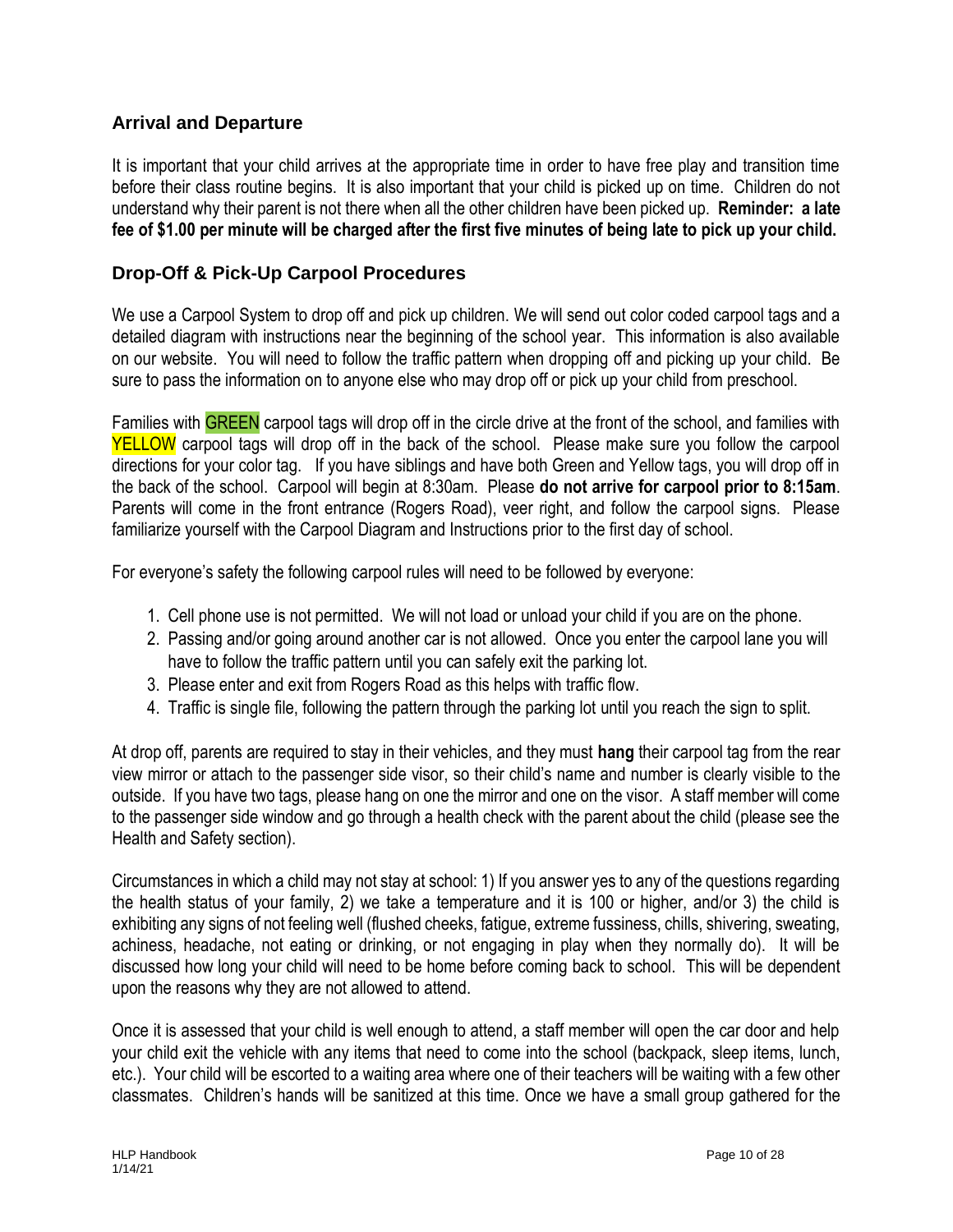same class, their teacher will escort them into the preschool building to the classroom. Once children arrive in their classroom, they will put their items away and wash their hands.

Pick-up procedures will be similar to drop-off. Carpool for 2's, 2/3's and 3's will be at 12:00pm (**please do not arrive before 11:45am**). Carpool for 3/4's, 4's and 4/5's will begin at 12:30pm (**please do not arrive before 12:15pm**). Please follow the same carpool traffic patterns and have your carpool tag visible. Children will be brought out as vehicles enter the Drop Off/Pick Up Zone. Staff will walk your child to the vehicle, open the door for them, and help them into the car. Due to liability issues, staff are not allowed to buckle children into their car seats. For the safety of your child, please pull forward to the designated **Buckle-Up Zone** (per map) and properly buckle them into their car seat.

## **Early Drop Off**

Early Drop Off is from 7:00AM to 8:15AM and is available Monday through Friday. Register for as few or as many days as you need. Children will be taken to their preschool classes at the appropriate start time. If you arrive after 8:15AM you must go through the carpool line and wait until 8:30 to drop off your child.

## **Extended Enrichment**

Extended Enrichment Hours are available Monday through Friday from 12:00PM to 5:00PM. Register for as few or as many afternoons as you need. Extended Enrichment includes lunch, outdoor play, rest time, centers and special activities.

All children who stay for Extended Enrichment will need to bring a healthy lunch from home (see below for lunch information) and a crib sheet for rest time. A small blanket or other comfort item may also be brought in for rest time, but is not necessary. Please do not bring pillows. The crib sheet and any other rest time items **must fit inside a 2 gallon sized ziplock bag**, sealed and labeled with your child's name. Please do not use any other bags for these items. Due to the number of children who stay in the afternoon and space constraints, all items must be brought in one 2 gallon size ziplock bag. *Due to licensing, the bags must be sealed, with no items hanging out of the top of the bag*. These bags can be purchased at Walmart or Target, as well as other local retailers.

## **Optional Programs When Available**

At certain times, we may offer Lunch Bunch for 2's, 2/3's and 3's, or Stay and Play for all ages. We will let you know if these programs become available.

#### Lunch Bunch

Lunch Bunch is an extension of your child's Preschool day, and is a time for the children to come together to eat and engage in play as time permits. Lunch Bunch is available for all 2's, 2/3's and 3's from 12:00 to 12:30 daily for an additional fee of \$5.00 per day. Sign-up sheets go home monthly.

## Stay & Play

Stay & Play is available for all age groups on Tuesdays and Wednesdays, twice a month. Children stay until 2:30 on Stay & Play days and enjoy extra playground time, story time, and centers for a fee of \$15 per child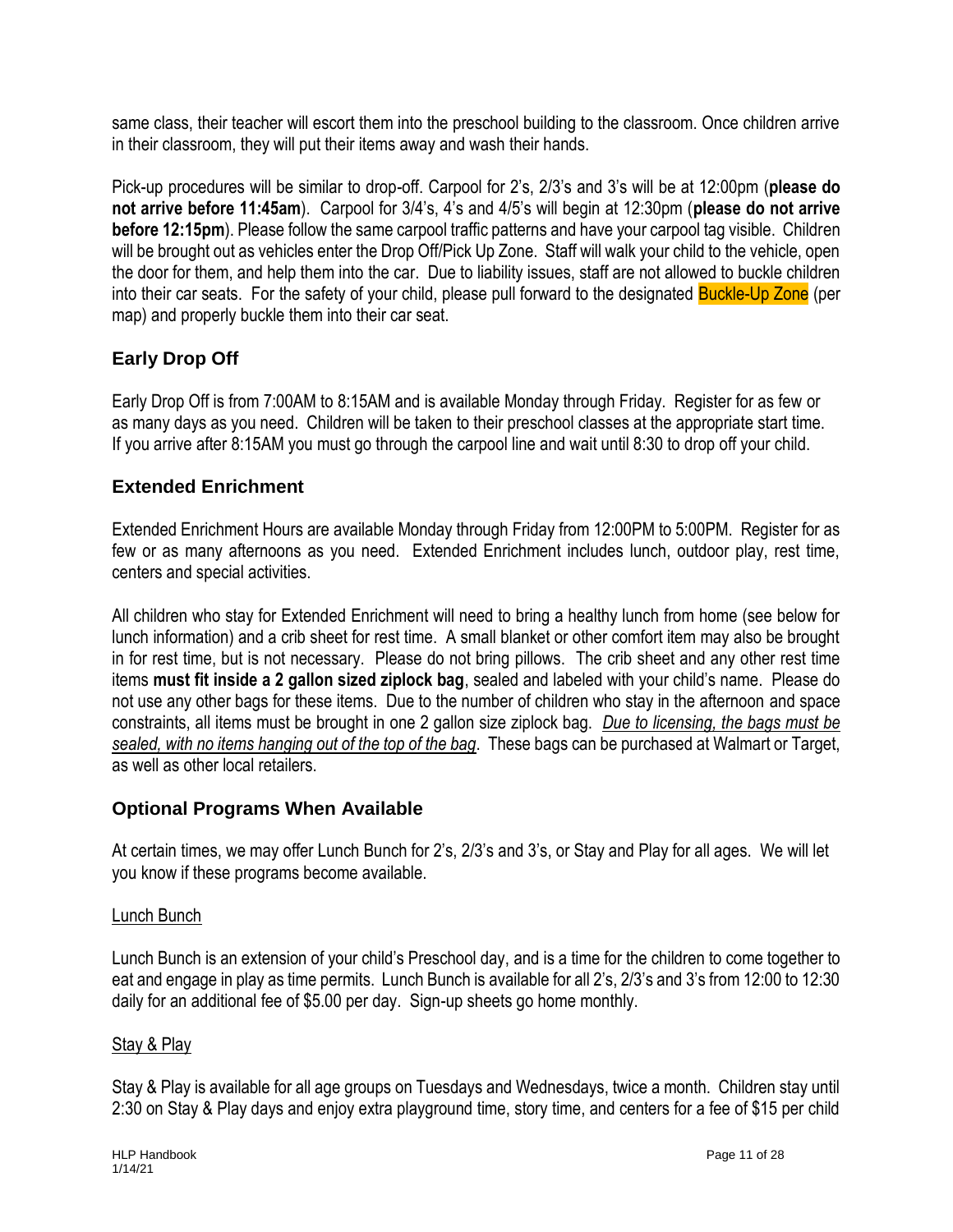per day. If your child's day ends at 12:00, you must also sign them up for Lunch Bunch on the days they do Stay & Play. Sign-up sheets go home monthly.

## **Lunches**

If your child will be eating lunch as part of their preschool day, they are responsible for bringing a lunch from home. Please send a healthy lunch with your child to school each day. **If your child's lunch includes items that require refrigeration, please place these items in a ziplock bag, clearly labeled with your child's name, date, and room number and place the bag in your child's backpack.** These items will be placed in the lunch bin at school and kept refrigerated until lunch time. Items that must be refrigerated include, but are not limited to, yogurt, cheese, fresh fruit, lunch meat, chicken nuggets, pizza, milk, etc. Please note that hot foods in thermoses will still have to be refrigerated, and we cannot heat up lunches. **All non-refrigerated items should be placed in your child's lunchbox.**

## **Food Allergies**

Due to the food allergies of some children, Hope Lutheran Preschool is a *nut free environment*. **No nut products are allowed in the preschool**. Some examples are; peanut butter sandwiches, Reece's Cup candy, Ritz Bits with peanut butter, Nutella, almond butter or any other products containing nuts. The staff of Hope Lutheran Preschool is committed to a nut free environment, however some foods and/or candy contents are beyond our control. Hope Lutheran Preschool has an allergy policy and **if your child has food allergies please discuss them with your child's teacher.** If your child has an allergy plan, please go to the Preschool Office and pick up an allergy form to complete and return. All allergy forms must be completed and signed by your child's physician. Return completed forms, along with any listed medications, to the Assistant Director in the Preschool Office before the first day of Preschool. Please be sure all medication is in the original container, and if it is prescription medication, the label from the pharmacy must be on the container. If you have any questions about allergy forms or our policies regarding allergies, please contact our Assistant Director, Sara Cutler.

## **Snacks**

Children are required to bring a snack from home each day. If a child stays for Extended Care, they must bring two snacks each day. Snacks should be nut-free and non-refrigerated. Examples include Goldfish, Honey Maid Graham Crackers, squeezable fruit pouches, individual fruit cups, Cheerios, etc. Please do not bring grapes, berries, or cut fruit, as these items must be refrigerated. **Snacks should be individually wrapped or in small ziplock bags, and labeled with your child's name, date and room number**. If your child has two snacks, please label one "AM" and one "PM". Snacks should be placed in your child's backpack.

## **Children's Personal Belongings**

Occasionally a child may need to bring a special blanket or toy from home to help with the initial school adjustment. Children 3 and older will not be allowed to have pacifiers in the classroom. **Please talk to his or her teacher about appropriate things to "share"-- favorite books, pictures or nature items**. It is great to have items that enhance the theme being studied. We also welcome parent talents that can be shared. We follow the county guidelines of not allowing the children to bring any sort of weapons to school (**guns, knives, bow and arrows, missiles, swords, etc.**).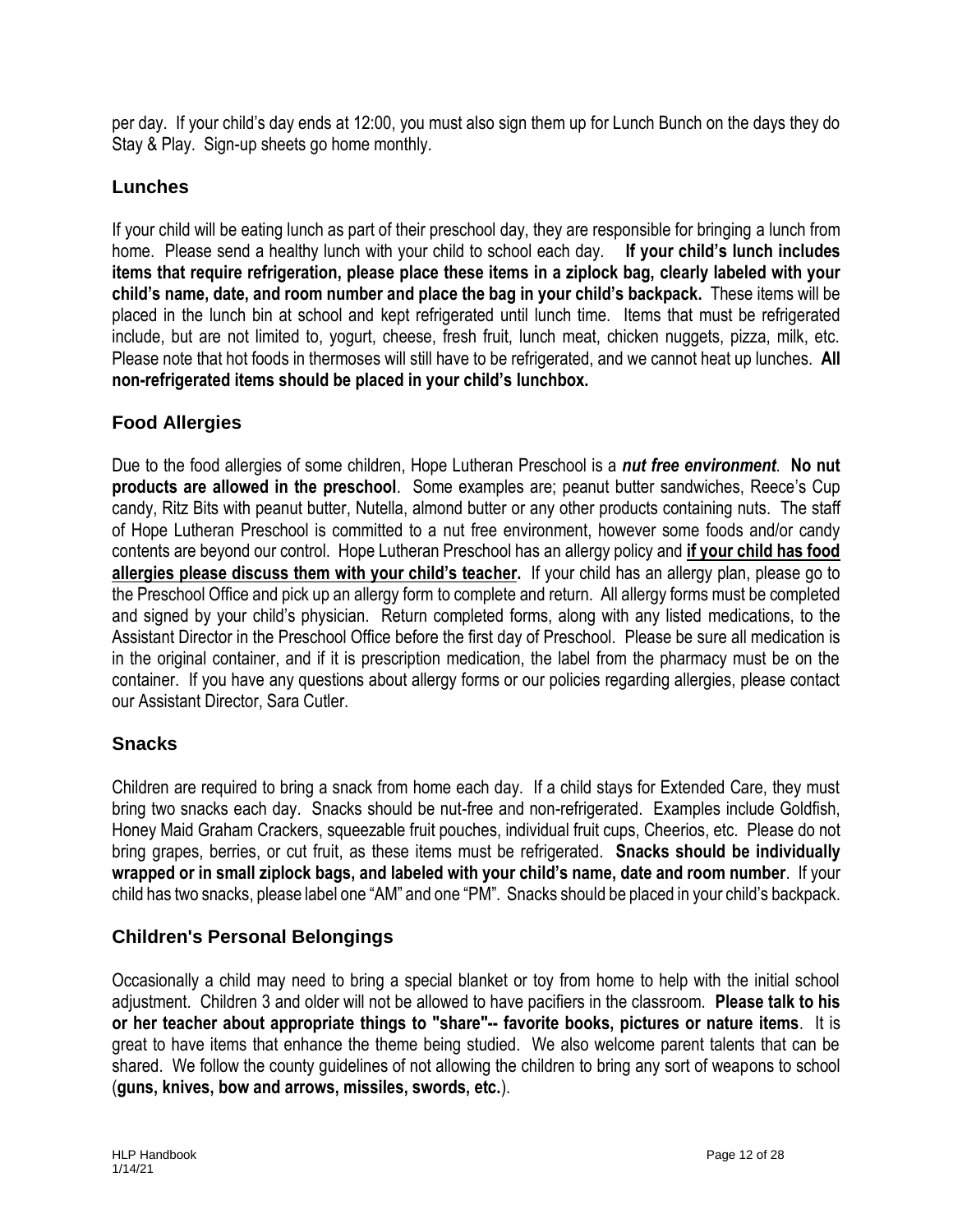Proper dress attire is clothing that is neat and clean. We do lots of fun and messy activities; so please dress your child in clothes that you do not mind being messed up. The child should feel comfortable about joining in all activities and can handle going to the bathroom without too much help from the teachers. We ask that



all children bring a change of clothes in case of accidents, paint or juice spills.

When your child starts school, you will be given a drawstring backpack to bring their personal items to school. **This backpack will need to be used by your child as long as they attend Hope Lutheran Preschool**. It will be labeled with your child's name and class, and we will update these labels each year. If you lose your backpack or need a

replacement, there will be a \$5 fee. All personal items (change of clothes, jackets, lunchboxes, etc.) **need to be labeled with your child's name**.

## **Birthday Celebrations**

Birthdays are special for children. Simple refreshments may be served with the class (this is not the time for your child's party). Let your child's teacher know if you wish to bring in special treats for birthdays. *No party favors, balloons or paper products, please*. Birthday treats must be prepackaged and store bought, made in a nut-free facility. Summer birthdays may be celebrated anytime--a good time would be their half birthday. **We thank you in advance for being kind, compassionate and sensitive when it comes to passing out birthday party invitations. If you are not able to invite the entire class, please mail your invitations. This is most important.** 

## **Class Parties**

Parents are asked to help out with class parties during the year, mostly by providing food, paper products and activities. Parents may or may not be allowed to attend the parties in person, depending on current licensing rules. Your teacher will let you know what is currently allowed. Parties are usually during the holidays of Halloween, Christmas, Valentine's Day, St. Patrick's Day and Easter. No classes will have a graduation ceremony. Our staff feels that preschool is a wonderful experience for all children; however it is not a requirement in order to move ahead in their learning.

## **Toilet Training**

We prefer that your child be potty trained (manipulating clothing, wiping, flushing) prior to enrollment in the 3-year-old class. We will be working on potty training with 2 and 3 year olds. **Teachers of children 3 years of age or older will not have a diaper changing time in their daily schedule.** Therefore, it is important for your child to be potty trained at age 3. Please bring in an adequate number of diapers for your child. Each item must be labeled with your child's name and kept each day in their backpack in his/her cubbie. We encourage parents to take their children to the restroom prior to the beginning of school. **If toileting problems arise for children over age 3, parents may be called to either come and change their child or pick them up.** Please see your child's teacher for more detailed guidelines.

## **Outdoor Play**

Please dress your child comfortably for play and appropriately for the weather. All classes go outside everyday unless it is raining, or below 32 degrees or above 99 degrees. Children need fresh air and exercise especially during the winter season to stay healthy. **Please send hats, coats, gloves or mittens**. On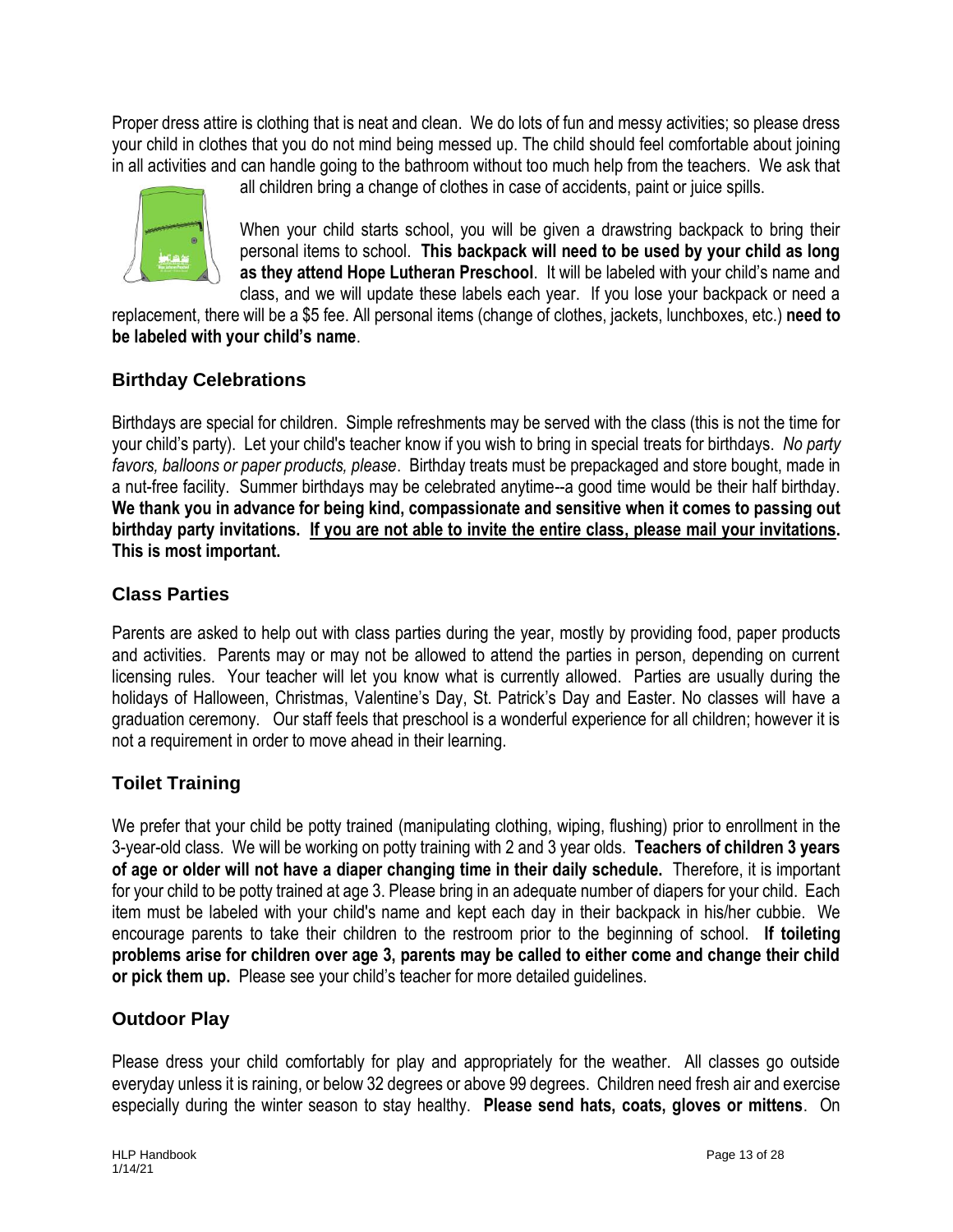warmer days send a light jacket, sweater, or sweatshirt that can be layered if the afternoon temperature drops or increases. All items should be labeled with your child's name and left in your child's cubbie.

#### **Inclement Weather Policy**

### **We do not follow Wake County's (or any other county's) school schedule for opening/closing or delays.**



If we experience inclement weather, we will let you know about closings or delays through text messages sent from our Procare database software. If you are not currently receiving text messages from us, please be sure to call us with your updated cell phone and cell carrier information. Text messages are the most effective way for us to communicate with you, and we will not be posting closings or delays in any other formats.

We **will not** be posting to any of the television stations, so please be sure to check your text messages to see if we are closed or delayed. Please use your best judgment when bringing or picking up your child when weather is hazardous in your area. Always remember safety first.

## **Safety and Health Policies**

## **Safety Drills**

Fire drills are conducted monthly, and Lockdown and Shelter-in-place drills are practiced quarterly at preschool, in accordance with North Carolina Licensing requirements. During these drills your children are taught where their safe location is, how to get there quickly and appropriate behavior while remaining in the designated location.

#### **Safe Arrival and Departure**

Children will be dropped off and picked up in carpool daily. Carpool tags need to be hung from the rearview mirror, visible to staff. To ensure the safety of all children, Hope Lutheran Preschool requires that you sign your child in and out each day on our ProCare app. Teachers will check that children are signed in as well as document attendance daily on paper. If there are any changes to who will be picking up, please inform the school via email or phone. Please be sure whoever is picking up your child has the appropriate carpool tag. We will not release your child to anyone who does not have a tag. Please list the names of those who may pick up your child, on the emergency section of the registration form. A carpool diagram and instructions are available on our website.

#### **Front and Back Entrances**

**For the safety of the children and staff all entrances to the preschool will remain locked, except during carpool drop off and pick up.**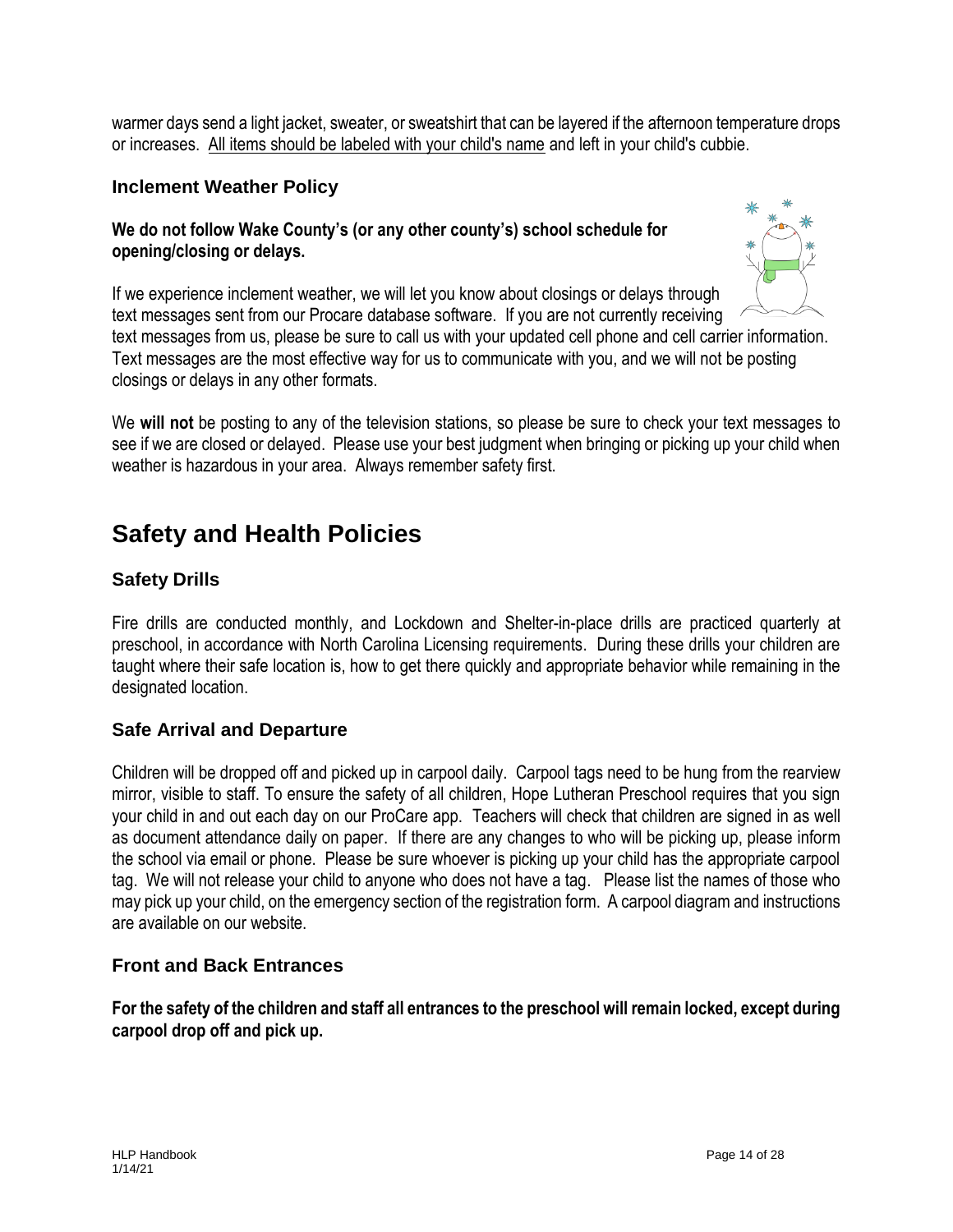## **Health and Safety Measures throughout the day**

Daily Health Screening for staff and children will include questions and a health check.

Health Questions (please review at home prior to coming):

- 1. Does anyone in your family have: **a fever, cough, shortness of breath or difficulty breathing, chills, new loss of taste or smell, or (vomiting or diarrhea, children only)**?
- 2. Has anyone in your family been in contact with someone diagnosed with COVID-19 or has any health provider advised you to quarantine?
- 3. Since your child was here last, has anyone in your family been diagnosed with COVID-19?

If you answer "yes" to any of these questions, please keep your child at home.

Health check:

- 1. Temperature will be checked before the child exits the car.
- 2. Visual inspection for signs of infection such as flushed cheeks, fatigue, or extreme irritability.

Administrative staff and teachers will be conducting formal and informal health checks throughout the day. If your child becomes ill or shows signs of not feeling well during the day, you will be contacted by the administration of the preschool. You will be notified of what has been observed and whether your child is being sent home. If your child is being sent home, administrative staff will retrieve your child with their belongings and they will be waiting in the office until picked up. An illness report will be completed with information about why they are being sent home and when they may return. An administrator will sign this as well as the parent upon pick-up. This form is in duplicate so a copy will be given immediately to the parent and a copy will be at school. In our current situation, children may need to be out longer for things like fever to ensure that they and their families know they are healthy enough to return to school. We may ask you to have a doctor's note to return to school to ensure the safety of all children and staff. The health of staff will be monitored as well and subs will be called if needed.

Masks are required for staff if they are unable to social distance themselves from everyone. Staff are not required to wear masks for circle time or when addressing the whole group with instructions, as they are at least 6 feet from the children. All children 5 years old and up are required by the state to wear a mask while at school. 3 and 4 year olds are encouraged but not required to use a mask. If your child has never used a mask, please begin to work with your child on this so their comfort level is increased. If your child is 5 years old, please send an extra mask to school with them in their backpack.

## **Staff Health and Facility Cleanliness**

Every effort is made to promote the physical well-being of all persons involved in our program. A health form provided by the program is required for each child in the program. All staff persons are required to have a health assessment and TB test. Every child and staff member that enters the building has their temperature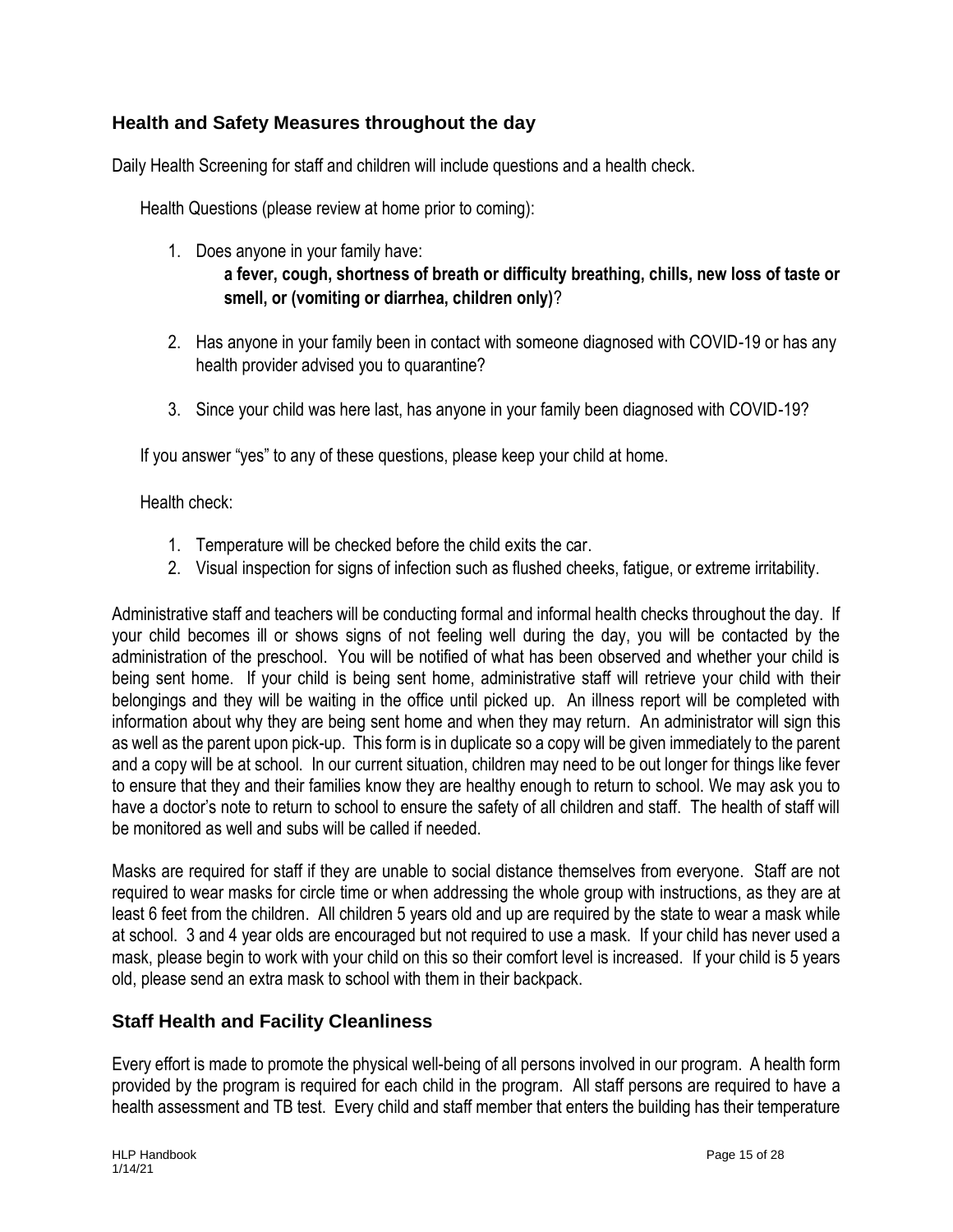checked and hands sanitized. Hands are washed throughout the day and masks are worn by all staff members as required by licensing.

All classrooms and bathrooms are cleaned and disinfected daily. Throughout the school day tables are cleaned before and after eating snack or lunch. Staff and children's hands are washed upon arrival, after toileting, before/after eating, before/after playing in water tables, and after playing on the playground. Toys are sanitized daily in all classrooms. We have a cleaning company that comes each night to thoroughly clean our facility.

#### **No Smoking Policy**

By law, children are required to be in a smoke free and tobacco free environment. Smoking and the use of any product containing, made, or derived from tobacco is not allowed on our campus. This includes all buildings, grounds and parking lots.

#### **Suspected Child Abuse or Neglect**

Any parent or staff member who suspects a child has been abused or neglected must notify the proper authorities. This requirement applies regardless of where the abuse may have occurred, be it at the child's home or the child care center.

NC law requires any person who has reason to suspect child abuse or neglect to report the case to the local county Department of Social Services (DSS). In addition, the Division of Child Development must be called at (919) 662-4499 or (800) 859-0829 to make a report of suspected child abuse or neglect in a child care program.

Reports may be made anonymously. A person cannot be held liable for a report made in good faith.

## **Sick Child Policy**

**Please do not bring your children to school if they are sick. If a child exhibits such symptoms as fever, pink eyes, earache, headache, flu, stomach virus, vomiting or diarrhea within the last 24 hours, please keep him or her at home. This is for your child's welfare as well as that of other class members. Children should be free of fever and other symptoms for at least 24 hours (possibly longer depending on symptoms) before returning to school.**

If a child becomes sick while at school a parent will be contacted to take the child home. **Parents are expected to pick up their child ASAP.** If a parent cannot be reached the emergency contact will be called. If neither parent nor emergency contact person can be reached and the director feels it necessary, the child will be removed from the room and cared for in the director's office area until either a parent or emergency contact person is available to pick up the child. An Illness Report will be filled out by Preschool Administration. This report will inform you as to why your child is being sent home and when they may return.

For the child's welfare as well as that of other class members and staff, please notify the director or your child's teacher if your child becomes sick or develops a communicable disease. The usual childhood diseases, as well as meningitis, scarlet fever, infectious hepatitis and head lice must be reported so that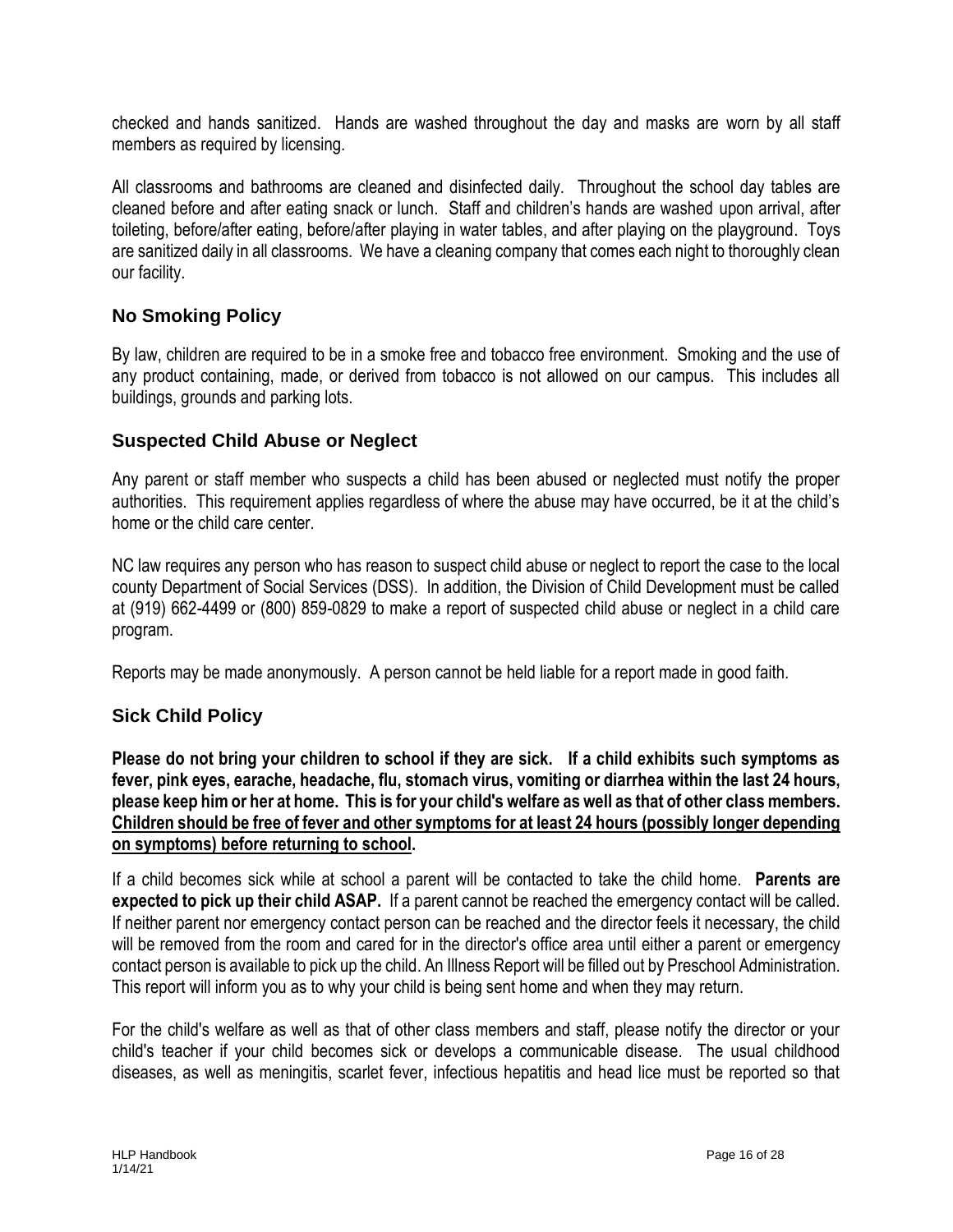necessary precautions can be taken immediately. If your child is taking any medication during the year, please inform the teacher. Behaviors and toilet needs often change as a result of medications.

Slight scrapes, bumps or bruises will be given first aid (washed with soap and water and a band aid or ice pack) by the school staff member present. If the child's injury requires further medical attention, the teacher and/or director will contact the child's parent. An Incident Report will be completed and must be signed by both the staff person treating the child and the child's parent. The report will be kept in the child's file and a copy given to the parent.

If a child requires medicine to be administered during the preschool day, a written permission form needs to be signed by the parent. All medications given to children by Hope Lutheran Preschool Staff must be in the original container.

## **Your Child's Behavior Changes**

It is the responsibility of the parents to provide the preschool with any family changes and illnesses that may change your child's behavior. Ex: domestic issues, family illnesses, your child being on medication, etc.

## **Playground Safety Rules**

When children are on the Playground during preschool, they are expected to follow the playground rules. They are posted on the fences around the playground as follows:

Playground Rules:

This playground is designed for younger children ONLY. **No Children over age 9** may use the playground equipment. Please provide direct supervision at all times.

- 1. No climbing on or over the fence.
- 2. Please keep gates closed.
- 3. Feet first/bottoms down on the slide.
- 4. No climbing up the slide/no going down the climbing wall.
- 5. Children must be seated for swinging, no jumping out of swings.
- 6. Only adults may push the children on the swings.
- 7. Shoes must be worn while on the playground.
- 8. No digging in the mulch.
- 9. Keep sand in the sandbox.
- 10. Please clean up all litter.

Keep in mind that we follow these "Ten Commandments" for the safety of the children! We hope you find these rules helpful and that you enjoy the playground.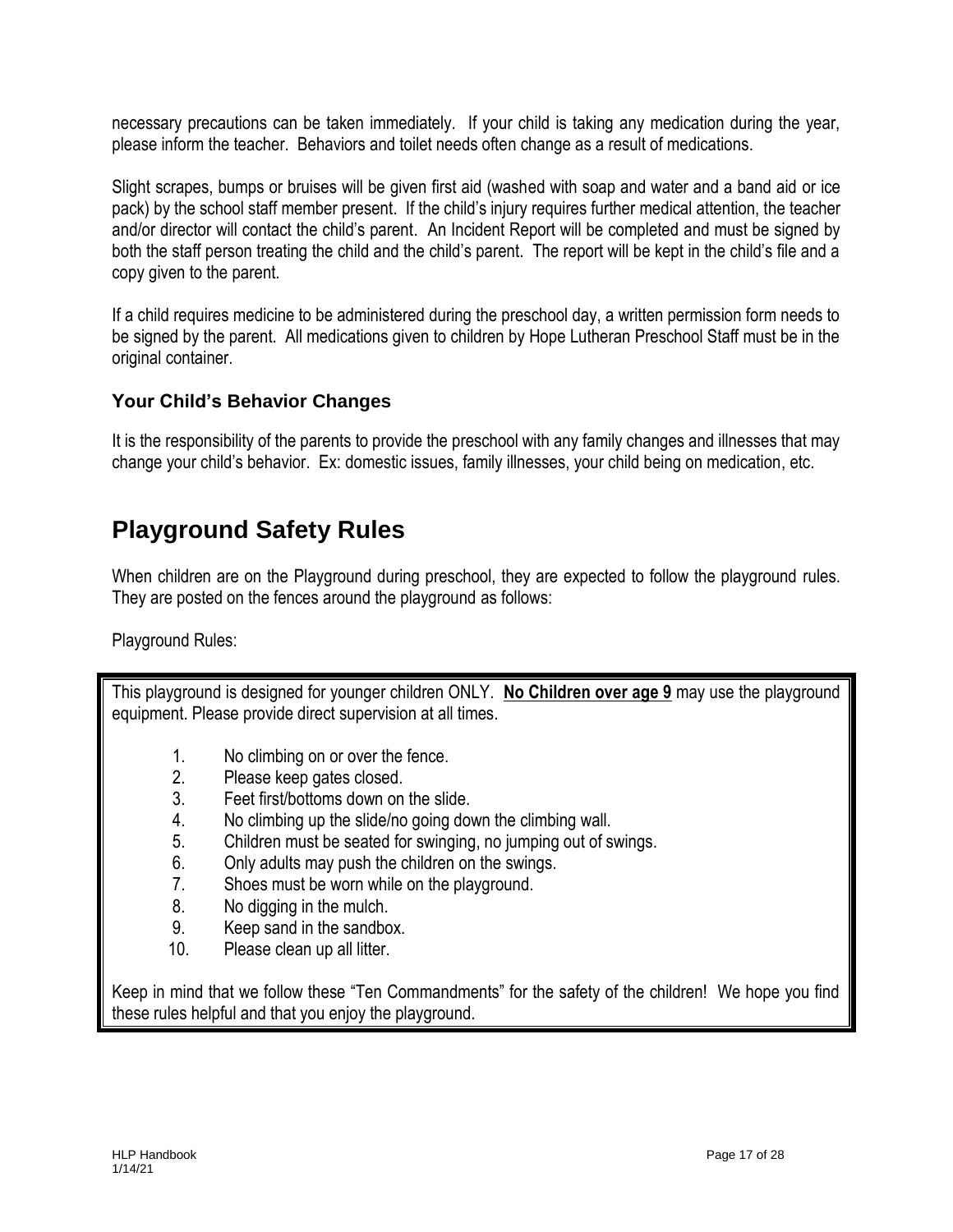## **Helping Your Child Adjust to Preschool**

- Do your best to be on time. Rushing means a bad day for most little ones. Please find an appropriate bedtime so that your child will awaken in time to eat breakfast and dress at a leisurely pace.
- Each child's name should be on all clothing or items which might be confused with another child's things. (Coats, sweaters, backpacks, etc.)
- TUITION PAYMENTS MUST NOT BE SENT TO SCHOOL WITH THE CHILDREN. Tuition payments should be dropped off at the preschool door, mailed to the preschool or given to a staff member at carpool. Do not put tuition payments in your child's backpack.
- Please read all newsletters and notes sent home with your child. Important information about the child and his/her activities is found in all communications.
- Please do not send toys from home. They get broken or lost and are hard to find with the toys available at school.

## Non-Discriminatory Policy

Hope Lutheran Preschool admits students of any race, color, or national or ethnic origin to all the rights, privileges, programs, and activities generally accorded or made available to students at the school. Our school does not discriminate on the basis of race, color, or national or ethnic origin in administration of its educational policies, admissions policies, and athletic and other school-administered programs. Preference in admissions is given to members of Hope Lutheran Church.

"Now let the fear of the Lord be upon you. Judge carefully, for with the Lord our God there is no injustice or partiality…" - 2 Chronicles 19:7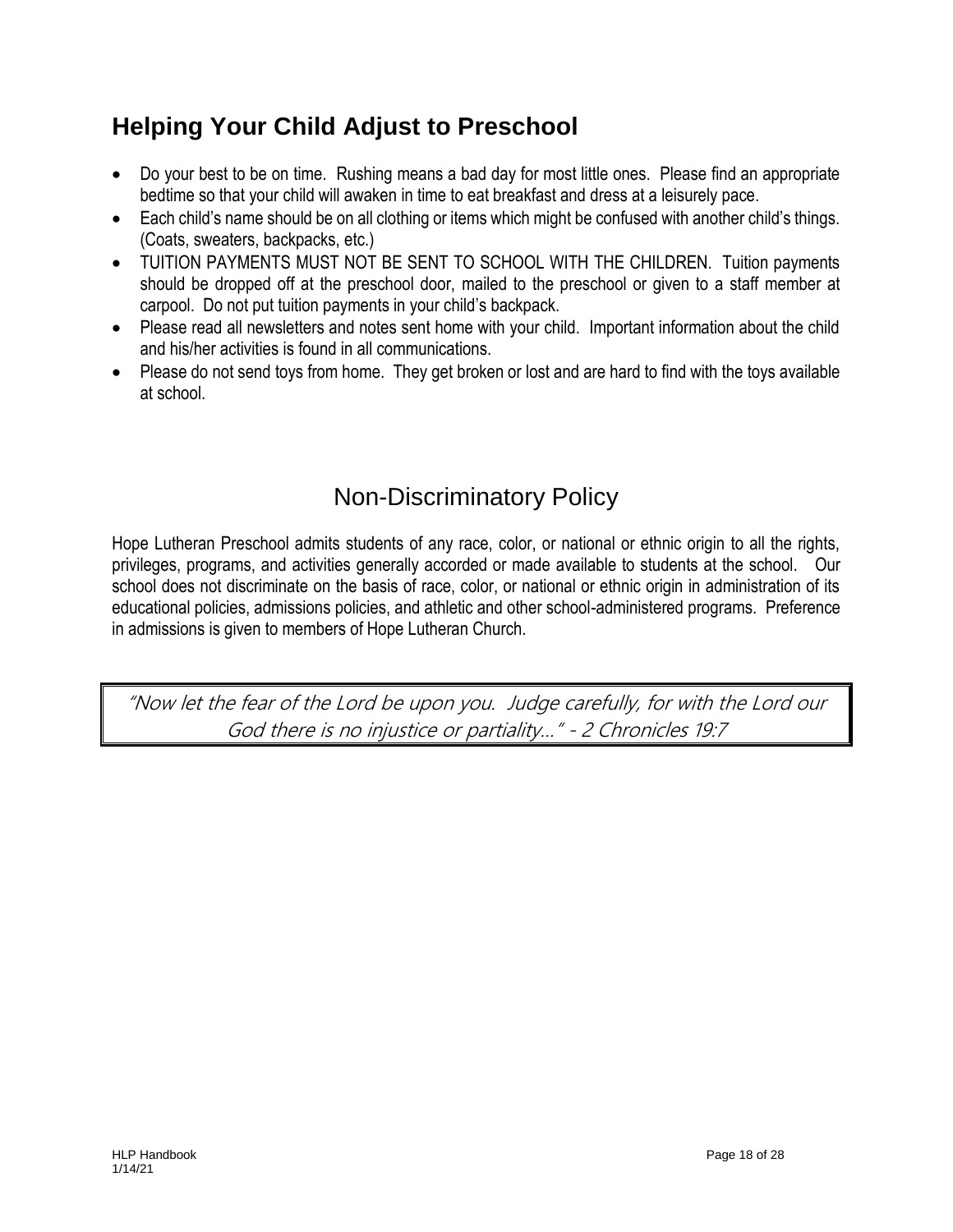#### **Prevention of Shaken Baby Syndrome and Abusive Head Trauma**

#### **Belief Statement**

We, Hope Lutheran Preschool, believe that preventing, recognizing, responding to, and reporting shaken baby syndrome and abusive head trauma (SBS/AHT) is an important function of keeping children safe, protecting their healthy development, providing quality child care, and educating families.

#### **Background**

SBS/AHT is the name given to a form of physical child abuse that occurs when an infant or small child is violently shaken and/or there is trauma to the head. Shaking may last only a few seconds but can result in severe injury or even death. According to North Carolina Child Care Rule (child care centers, IOA NCAC 09 .0608, family child care homes, IOA NCAC 09 .1726), each child care facility licensed to care for children up to five years of age shall develop and adopt a policy to prevent SBS/AHT.

#### **Procedure/Practice**

Recognizing:

• Children are observed for signs of abusive head trauma including irritability and/or high pitched crying, difficulty staying awake/lethargy or loss of consciousness, difficulty breathing, inability to lift the head, seizures, lack of appetite, vomiting, bruises, poor feeding/sucking, no smiling or vocalization, inability of the eyes to track and/or decreased muscle tone. Bruises may be found on the upper arms, rib cage, or head resulting from gripping or from hitting the head.

Responding to:

- If SBS/ABT is suspected, staff will:
	- o Call 911 immediately upon suspecting SBS/AHT and inform the director.
	- o Call the parents/guardians.
	- o If the child has stopped breathing, trained staff will begin pediatric CPR.

Reporting:

- Instances of suspected child maltreatment in child care are reported to Division of Child Development and Early Education (DCDEE) by calling 1-800-859-0829 or by emailing webmasterdcd@dhhs.nc.gov.
- Instances of suspected child maltreatment in the home are reported to the county Department of Social Services. Phone number: 919-250-3947.

#### **Prevention strategies to assist staff\* in coping with a crying, fussing, or distraught child**

Staff first determine if the child has any physical needs such as being hungry, tired, sick, or in need of a diaper change. If no physical need is identified, staff will attempt one or more of the following strategies:

- Rock the child, hold the child close, or walk with the child.
- Stand up, hold the child close, and repeatedly bend knees.
- Sing or talk to the child in a soothing voice.
- Gently rub or stroke the child's back, chest, or tummy.
- Offer a pacifier or try to distract the child with a rattle or toy.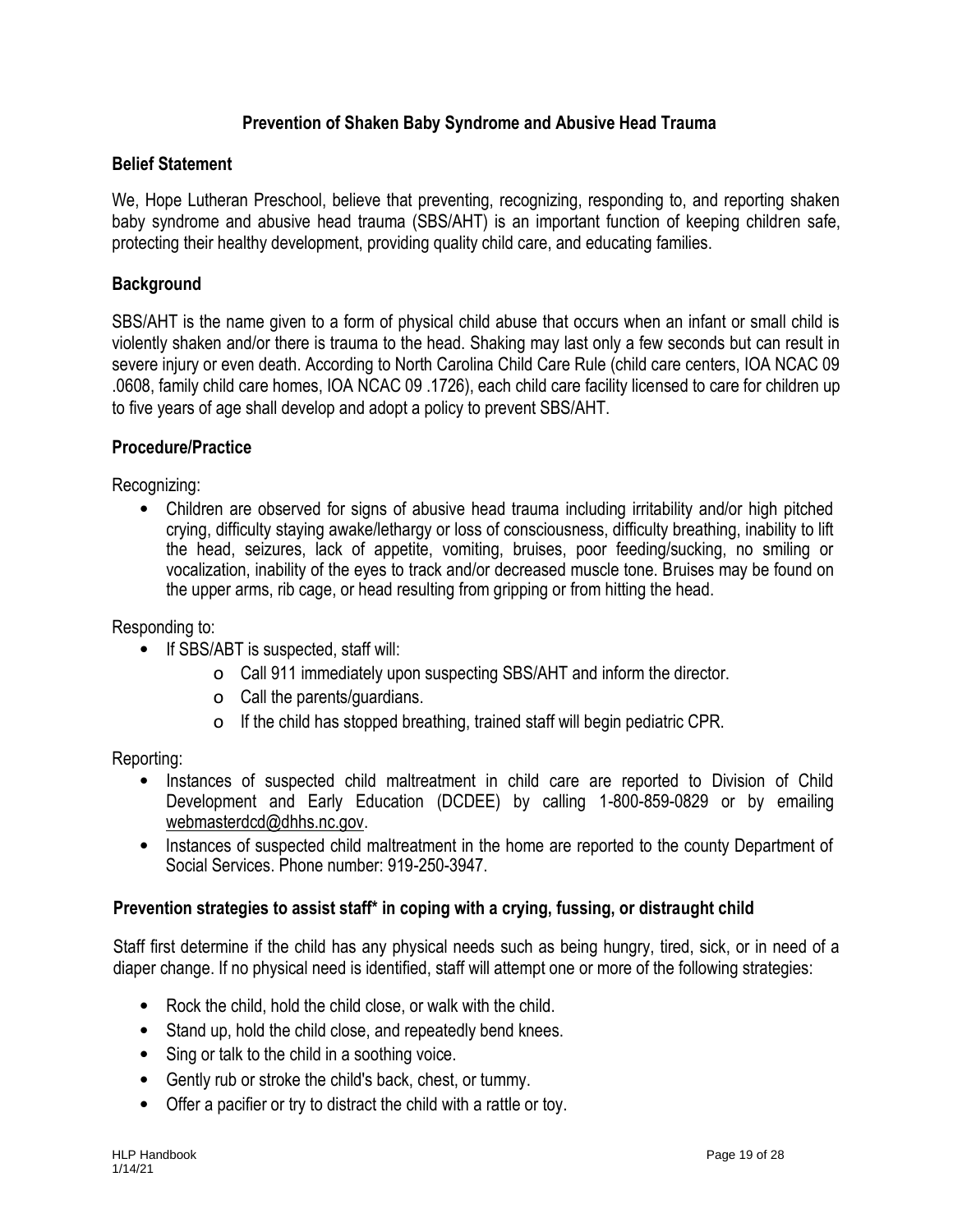- Take the child for a ride in a stroller.
- Turn on music or white noise

In addition, the facility:

- Allows for staff who feel they may lose control to have a short, but relatively immediate break away from the children
- Provides support when parents/guardians are trying to calm a crying child and encourage parents to take a calming break if needed.

#### **Prohibited behaviors**

Behaviors that are prohibited include (but are not limited to):

- shaking or jerking a child
- tossing a child into the air or into a crib, chair, or car seat
- pushing a child into walls, doors, or furniture

#### **Strategies to assist staff members understand how to care for infants Staff reviews and discusses**

- The five goals and developmental indicators in the 2013 North Carolina Foundations for Early Learning and Development, ncchildcare.nc.gov/PDF forms/\_NC Foundations.pdf
- How to Care for Infants and Toddlers in Groups, the National Center for Infants, Toddlers and Families, www.zerotothree.org/resourcest77-how-to-care-for-infants-and-toddlers-in-groups
- Including Relationship-Based Care Practices in Infant-Toddler Care: Implications for Practice and Policy, the Network of Infant/Toddler Researchers, pages 7-9, www.acf.hhs.eov/sitesldefault/files(opre/nitr inquire may 2016 070616 b508compliant.pdf

#### **Strategies to ensure staff members understand the brain development of children up to five years of age**

All staff take training on SBS/AHT within first two weeks of employment. Training includes recognizing, responding to, and reporting child abuse, neglect, or maltreatment as well as the brain development of children up to five years of age. Staff review and discuss:

- Brain Development from Birth video, the National Center for Infants, Toddlers and Families, www.zerotothree.org/resources/l%-brain-wonders-nurturing-healthy-brain-development-from-birth
- The Science of Early Childhood Development, Center on the Developing Child, developingchild.harvard.edu/resources/inbrief-science-of-ecd/

#### **Resources**

Parent web resources

- The American Academy of Pediatrics: www.healthychildren.org/English/safety-prevention/athome/Pages/Abusive-Head-Trauma-Shaken-Babv-Syndrome.aspx
- The National Center on Shaken Baby Syndrome:<http://dontshake.org/family-resources>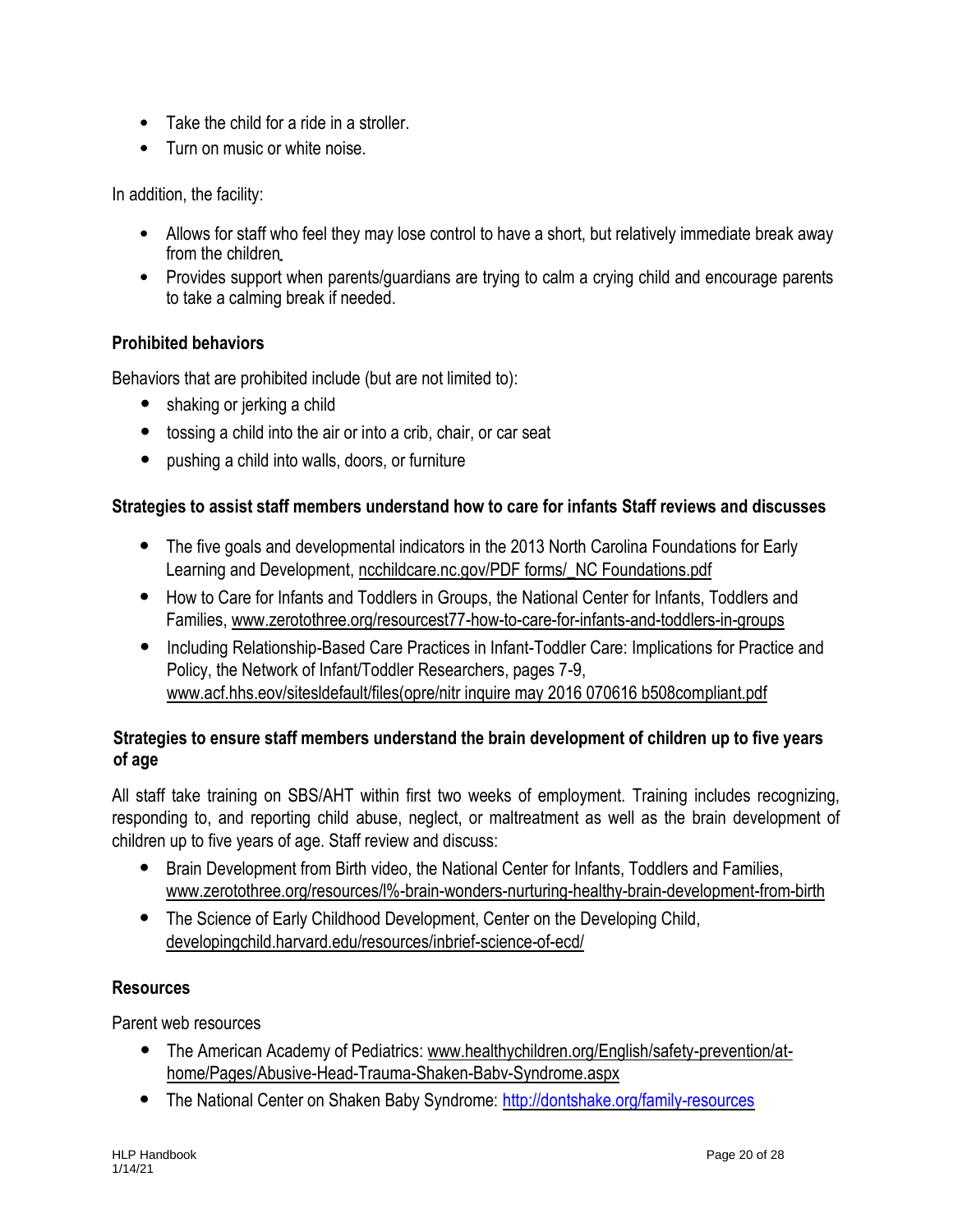• The Period of Purple Crying: http://purplecrying.info/

Facility web resources

- Caring for Our Children, Standard 3.4.4.3 Preventing and Identifying Shaken Baby Syndrome/Abusive Head Trauma, http://cfoc.nrckids.org/StandardView.cfm?StdNum=3.4.4.3&=4
- Preventing Shaken Baby Syndrome, the Centers for Disease Control and Prevention, http://centerforchildwelfare.fmhi.usf.edu/kb/trprev/Preventing SBS 508-a.pdf

Early Development & Well Being, Zero to Three, [www.zerotothree.orflearly-development](http://www.zerotothree.orflearly-development/)

#### **References**

- 1. The National Center on Shaken Baby Syndrome, www.dontshake.org
- 2. NC DCDEE, ncchildcare.dhhs.state.nc.us/general/mb ccrulespublic.asp
- 3. Shaken baby syndrome, the Mayo Clinic, www.mayoclinic.org/diseases-conditions/shaken-babysyndrome/basics/svmptoms/con-20034461
- 4. Pediatric First Aid/CPR/AED, American Red Cross, www.redcross.org/images/MEDlA CustomProductCatalog/m4240175 Pediatric ready reference.pdf
- 5. Calming Techniques for a Crying Baby, Children's Hospital Colorado, [www.childrenscolorado.org/conditions-and](http://www.childrenscolorado.org/conditions-and-)advice/calm-a-crying-baby/calming-techniques
- 6. Caring for Our Children, Standard 1.7.0.5: Stress http//cfoc.nrckids.org/StandardView/1.7.0.5

## **Application**

This policy applies to children up to five years of age and their families, operators, early educators, substitute providers, and uncompensated providers.

6/30/17 Effective Date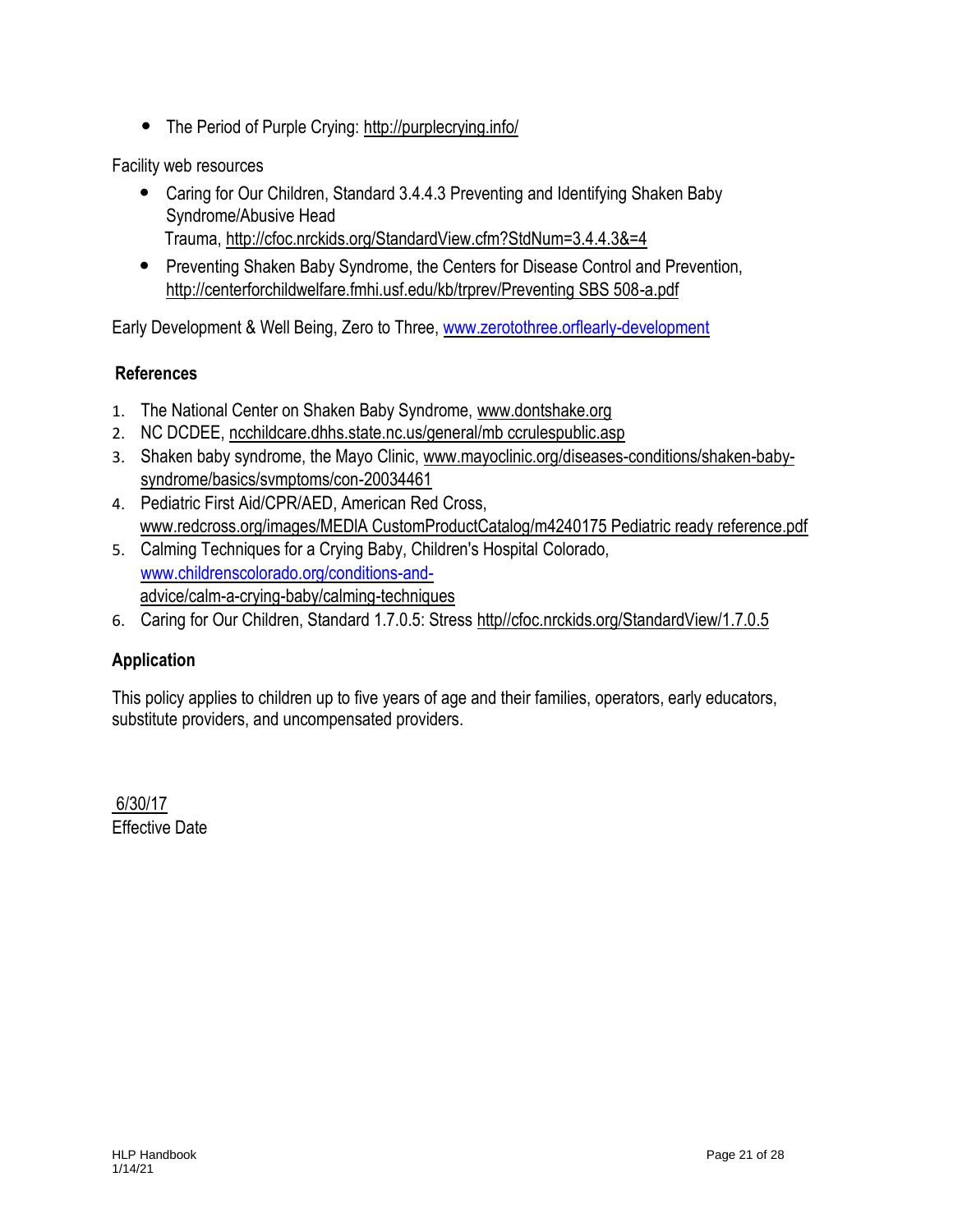

**Division of Child Development and Early Education North Carolina Department of Health and Human Services 820 South Boylan Avenue Raleigh, NC 27699 Revised February 2018**

#### **Summary of the North Carolina Child Care Law and Rules**

The North Carolina Department of Health and Human Services does not discriminate on the basis of race, color, national origin, sex, religion, age or disability in employment or provision of services.

#### What is Child Care?

The law defines child care as:

- three or more children under 13 years of age
- receiving care from a non-relative
- on a regular basis at least once a week
- for more than four hours per day but less than 24 hours.

The North Carolina Department of Health and Human Services is responsible for regulating child care. This is done through the Division of Child Development and Early Education. The purpose of regulation is to protect the well-being of children while they are away from their parents. The law defining child care is in the North Carolina General Statutes, Article 7, Chapter 110.

The North Carolina Child Care Commission is responsible for adopting rules to carry out the law. Some counties and cities in North Carolina also have local zoning requirements for child care programs.

#### Star Rated Licenses

Centers and homes that are meeting the minimum licensing requirements will receive a one star license. Programs that choose to voluntarily meet higher standards can apply for a two through five star license. The number of stars a program earns is based upon the education levels their staff meet and the program standards met by the program.

#### Family Child Care Homes

A family child care home is licensed to care for five or fewer preschool age children, including their own preschool children, and can include three additional school-age children. The provider's own school-age children are not counted. Family child care homes will be visited at least annually to make sure they are following the law and to receive technical assistance from child care consultants. Licenses are issued to family child care home providers who meet the following requirements:

- Home providers must be 21 years old with at least a high school education or its equivalent, and mentally and emotionally capable of caring for children.
- He or she must undergo a criminal background check initially, and every three years thereafter.
- All household members over age 15 must also undergo a criminal background check initially, and every three years thereafter.
- All family child care home providers must have current certification in CPR and first aid, complete an ITS-SIDS training initially (if caring for infants 0 –12 months) and every three years, the Emergency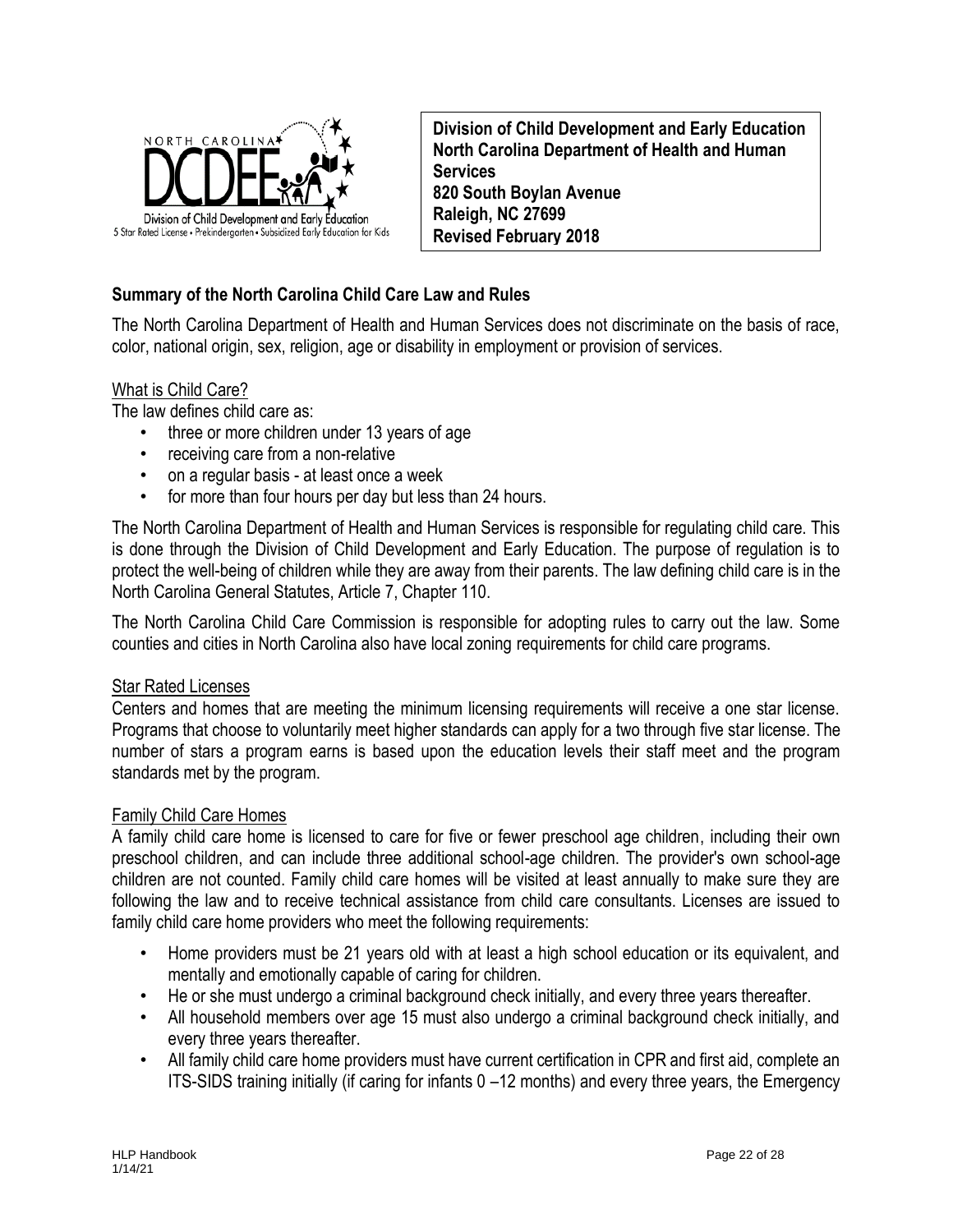Preparedness and Response (EPR) in Child Care training and create the EPR plan. They also must complete a minimum number of health and safety training and ongoing training hours annually.

All family child care homes must meet basic health and safety standards. Providers must maintain verification of children's immunization and health status. They must provide developmentally appropriate toys and activities, as well as, nutritious meals and snacks for the children in care. All children must participate in outdoor play at least one hour per daily, if weather conditions permit.

#### Child Care Centers

Licensing as a center is required when six or more preschool children are cared for in a residence or when three or more children are in care in a building other than a residence. Religious-sponsored programs are exempt from some of the regulations described below if they choose to meet the standards of the Notice of Compliance rather than the Star Rated License. Recreational programs that operate for less than four consecutive months, such as summer camps, are exempt from licensing. Child care centers may voluntarily meet higher standards and receive a license with a higher rating. Centers will be visited at least annually to make sure they are following the law and to receive technical assistance from child care consultants. Licensed centers must meet requirements in the following areas.

#### **Staff**

The administrator of a child care center must be at least 21, and have at least a North Carolina Early Childhood Administration Credential or its equivalent. Lead teachers in a child care center must be at least 18 and have at least a North Carolina Early Childhood Credential or its equivalent. If administrators and lead teachers do not meet this requirement, they must begin credential coursework within six months of being hired. Staff younger than 18 years of age must work under the direct supervision of staff 21 years of age or older. All staff must complete a minimum number of training hours, including ITS-SIDS training for any caregiver that works with infants 12 months of age or younger. All staff who work directly with children must have CPR and First Aid training, and at least one person who completed the training must be present at all times when children are in care. One staff must complete the Emergency Preparedness and Response (EPR) in Child Care training and create the EPR plan. All staff must also undergo a criminal background check initially, and every three years thereafter.

#### Staff/Child Ratios

Ratios are the number of staff required to supervise a certain number of children. Group size is the maximum number of children in one group. Ratios and group sizes for licensure are shown below and must be posted in each classroom.

|             | Teacher: Child | Max Group |
|-------------|----------------|-----------|
| Age         | Ratio          | Size      |
| $0-12$ mths | 1:5            | 10        |
| 12-24 mths  | 1:6            | 12        |
| 2 years old | 1:10           | 20        |
| 3 years old | 1:15           | 25        |
| 4 years old | 1:20           | 25        |
| School-age  | 1:25           | 25        |

Centers located in a residence that are licensed for six to twelve children may keep up to three additional school-age children, depending on the ages of the other children in care. When the group has children of different ages, staff-child ratios and group size must be met for the youngest child in the group.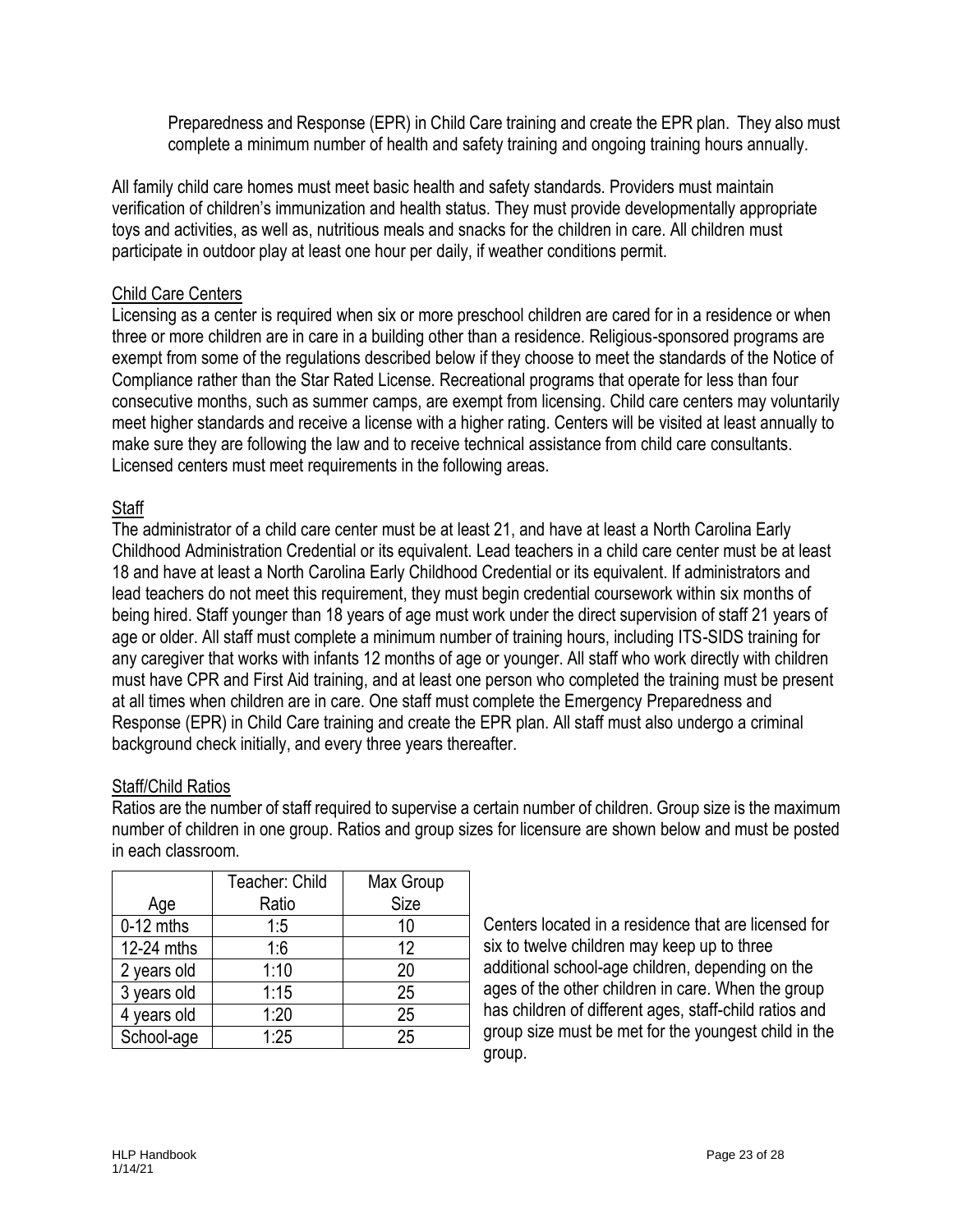#### Space and Equipment

Centers must have at least 25 square feet per child indoors and 75 square feet per child for ½ the total licensed capacity outdoors, if licensed over 29 children. Outdoor play space must be fenced. Indoor equipment must be clean, safe, well maintained, and developmentally appropriate. Indoor and outdoor equipment and furnishings must be child size, sturdy, and free of hazards that could injure children.

#### Curriculum

Four and five star programs must use an approved curriculum in their four-year-old classrooms. Other programs may choose to use an approved curriculum to get a quality point for the star-rated license. Activity plans and schedule must be available to parents and must show a balance of active and quiet, and indoor and outdoor activities. Rooms must be arranged to encourage children to explore, use materials on their own and have choices.

#### Health and Safety

Children must be immunized on schedule. Each licensed center must ensure the health and safety of children by sanitizing areas and equipment used by children. For Centers and FCCHs, meals and snacks must be nutritious and meet the Meal Patterns for Children in Child Care. Food must be offered at least once every four hours. Local health, building, and fire inspectors visit licensed centers to make sure standards are met. All children must be allowed to play outdoors each day (weather permitting) for at least an hour a day for preschool children and at least thirty minutes a day for children under two. They must have space and time provided for rest.

The following requirements apply to both centers and homes:

#### **Transportation**

Child care centers or family child care homes providing transportation for children must meet all motor vehicle laws, including inspection, insurance, license, and restraint requirements. Children may never be left alone in a vehicle and child-staff ratio must be maintained.

#### Program Records

Centers and homes must keep accurate records such as children's attendance, immunizations, and emergency phone numbers. A record of monthly fire drills and quarterly shelter-in-place or lockdown drills practiced must also be maintained. A safe sleep policy must be developed and shared with parents if children younger than 12 months are in care.

#### Discipline and Behavior Management

Each program must have a written policy on discipline, must discuss it with parents, and must give parents a copy when the child is enrolled. Changes in the discipline policy must be shared with parents in writing before going into effect. Corporal punishment (spanking, slapping, or other physical discipline) is prohibited in all centers and family child care homes. Religious-sponsored programs which notify the Division of Child Development and Early Education that corporal punishment is part of their religious training are exempt from that part of the law.

#### Parental Rights

• Parents have the right to enter a family child care home or center at any time while their child is present.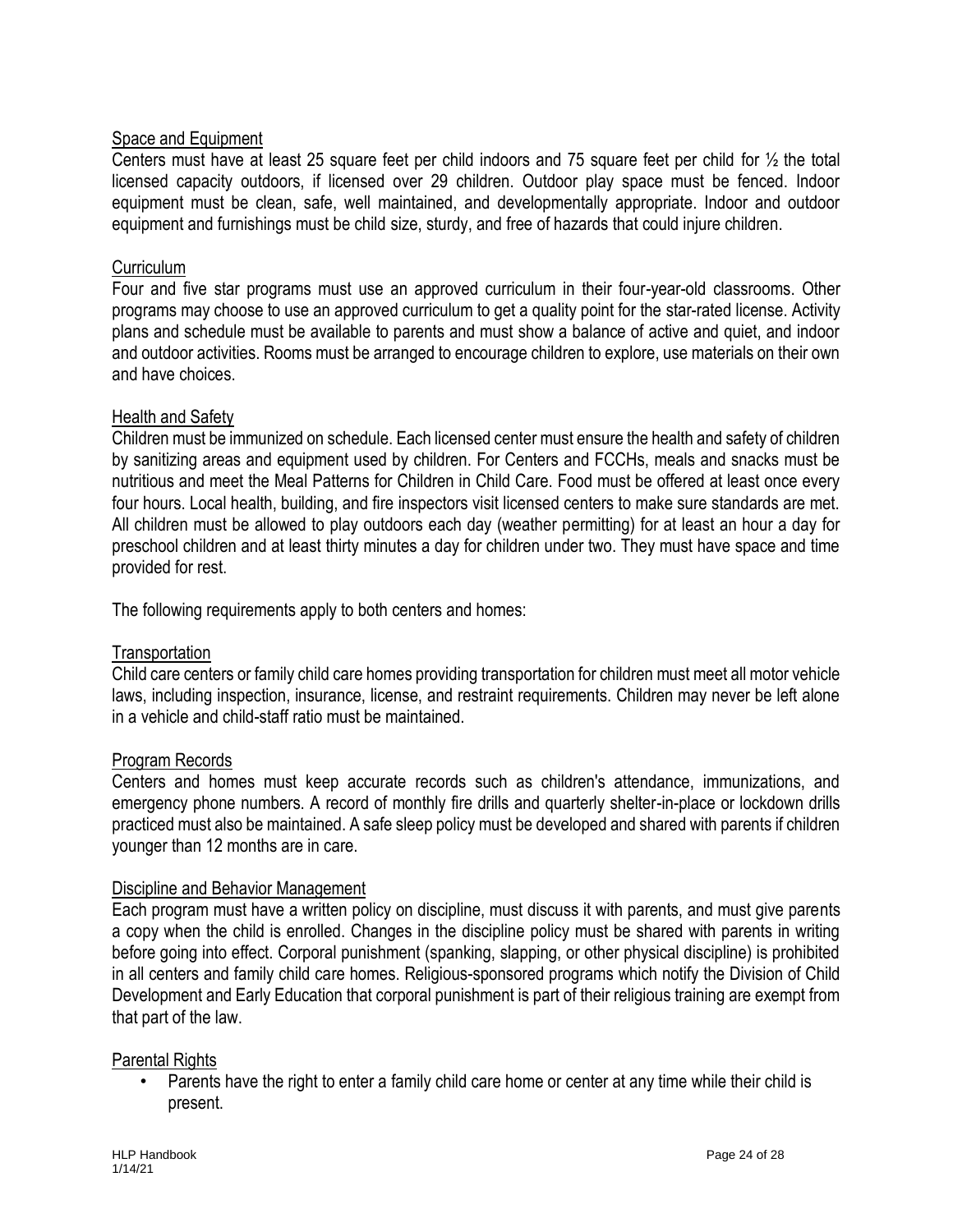- Parents have the right to see the license displayed in a prominent place.
- Parents have the right to know how their child will be disciplined.

The laws and rules are developed to establish minimum requirements. Most parents would like more than minimum care. Local Child Care Resource and Referral agencies can provide help in choosing quality care. Check the telephone directory or talk with a child care provider to see if there is a Child Care Resource and Referral agency in your community. For more information visit the Resources in Child Care website at: www.ncchildcare.nc.gov . For more information on the law and rules, contact the Division of Child Development and Early Education at 919-527-6335 or 1-800-859-0829 (In State Only), or visit our homepage at: ncchildcare.nc.gov

#### Reviewing Files

A public file is maintained in the Division's main office in Raleigh for every licensed center or family child care home. These files can be:

- viewed during business hours (8 a.m. -5 p.m.);
- requested via the Division's web site at www.ncchildcare.nc.gov; or
- requested by contacting the Division by telephone at 919-527-6335 or 1-800-859-0829.

#### How to Report a Problem

North Carolina law requires staff from the Division of Child Development and Early Education to investigate a licensed family child care home or child care center when there has been a complaint. Child care providers who violate the law or rules may be issued an administrative action, fined and may have their licenses suspended or revoked. If you believe that a child care provider fails to meet the requirements described in this pamphlet, or if you have questions, please call the Division of Child Development and Early Education at 919-527-6335 or 1-800-859-0829.

#### Child Abuse, Neglect, or Maltreatment

Every citizen has a responsibility to report suspected child abuse, neglect or maltreatment. This occurs when a parent or caregiver injures or allows another to injure a child physically or emotionally. It may also occur when a parent or caregiver puts a child at risk of serious injury or allows another to put a child at risk of serious injury. It also occurs when a child does not receive proper care, supervision, discipline, or when a child is abandoned. North Carolina law requires any person who suspects child maltreatment at a child care facility to report the situation to the Intake Unit at Division of Child Development and Early Education at 919- 527-6335 or 1-800-859-0829. Reports can be made anonymously. A person cannot be held liable for a report made in good faith. The operator of the program must notify parents of children currently enrolled in writing of the substantiation of any maltreatment complaint or the issuance of any administrative action against the child care facility. North Carolina law requires any person who suspects child abuse or neglect in a family to report the case to the county department of social services.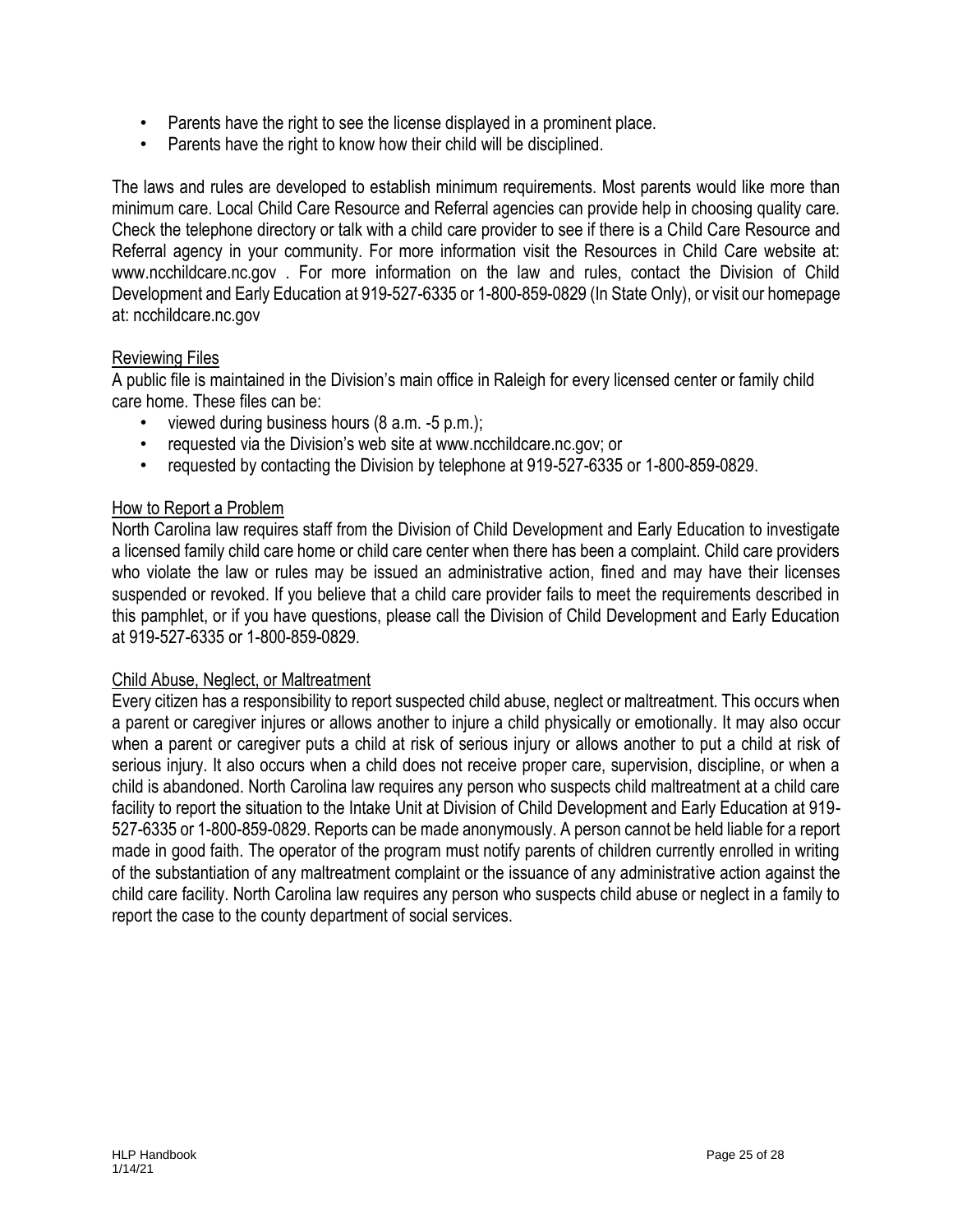## **Off Premise Activity Authorization**

Off premise activities refer to any activity which takes place away from a licensed and approved space. License and approved space includes primary space, outdoor space, single use rooms, or other administrative areas that have been approved for use.

I give my permission to Hope Lutheran Preschool for my child to participate in off premise activities, including:

> Going to the Church Sanctuary for Chapel and other activities Going to the Church Building for Music Class Going to the Preschool and/or Church parking lots for Fire Drills Going to the CC/FH and /or Youth Center for special activities Going on Nature Walks around the Church Property Going to the field beside the upper parking lot for organized outside activities

**I understand that my child will not be leaving the Preschool/Church property at any time.**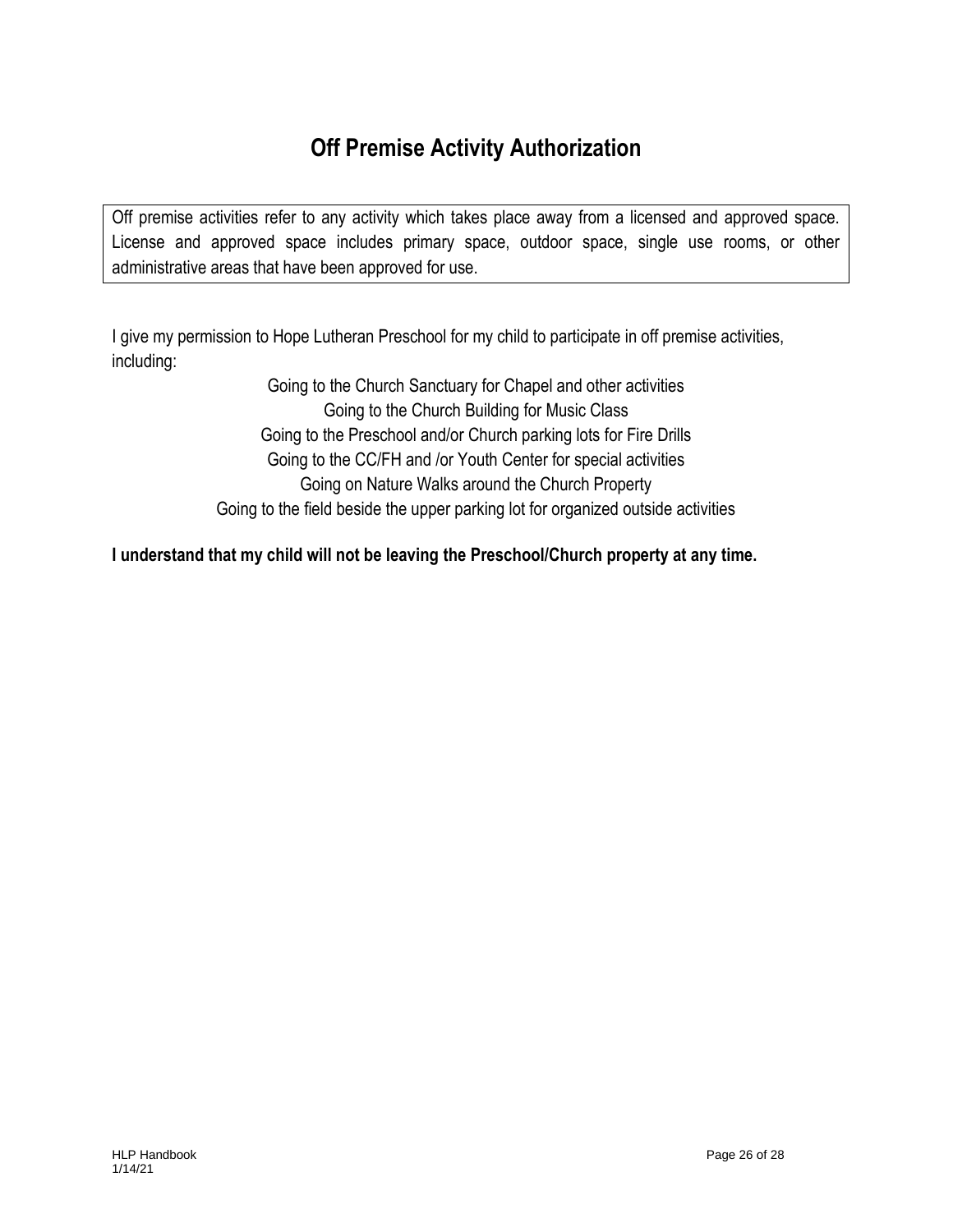## **Nutrition Opt Out Form**

Child Care Rules .0901(d) and .1706(c) state:

When children bring their own food for meals and snacks to the program, if the food does not meet the nutritional requirements specified in Paragraph (a) of this Rule, the operator must provide the additional food necessary to meet those requirements unless the child's parent or guardian opts out of the supplemental food provided by the operator as set forth in G.S. 110-91(2) h.1. A statement acknowledging the parental decision to opt out of the supplemental food provided by the operator signed by the child's parent or guardian shall be on file at the facility. Opting out means that the operator will not provide any food or drink so long as the child's parent or guardian provides all meals, snacks, and drinks scheduled to be served at the program's designated times. If the child's parent or guardian has opted out but does not provide all food and drink for the child, the program shall provide supplemental food and drink as if the child's parent or guardian had not opted out of the supplemental food program.

I plan to provide all meals, snacks and drinks for my child and do not want his/her meals, snacks or drinks supplemented to meet the Meal Patterns for Children in Child Care Programs from the United States Department of Agriculture (USDA), which are based on the recommended nutrient intake judged by the National Research Council to be adequate for maintaining good nutrition.

Since I opted out, if I do not provide all the meals, snacks or drinks for my child, I understand that the program will provide supplemental food and drink.

Updated 05 19 NC Division of Child Development and Early Education Regulatory Services Section